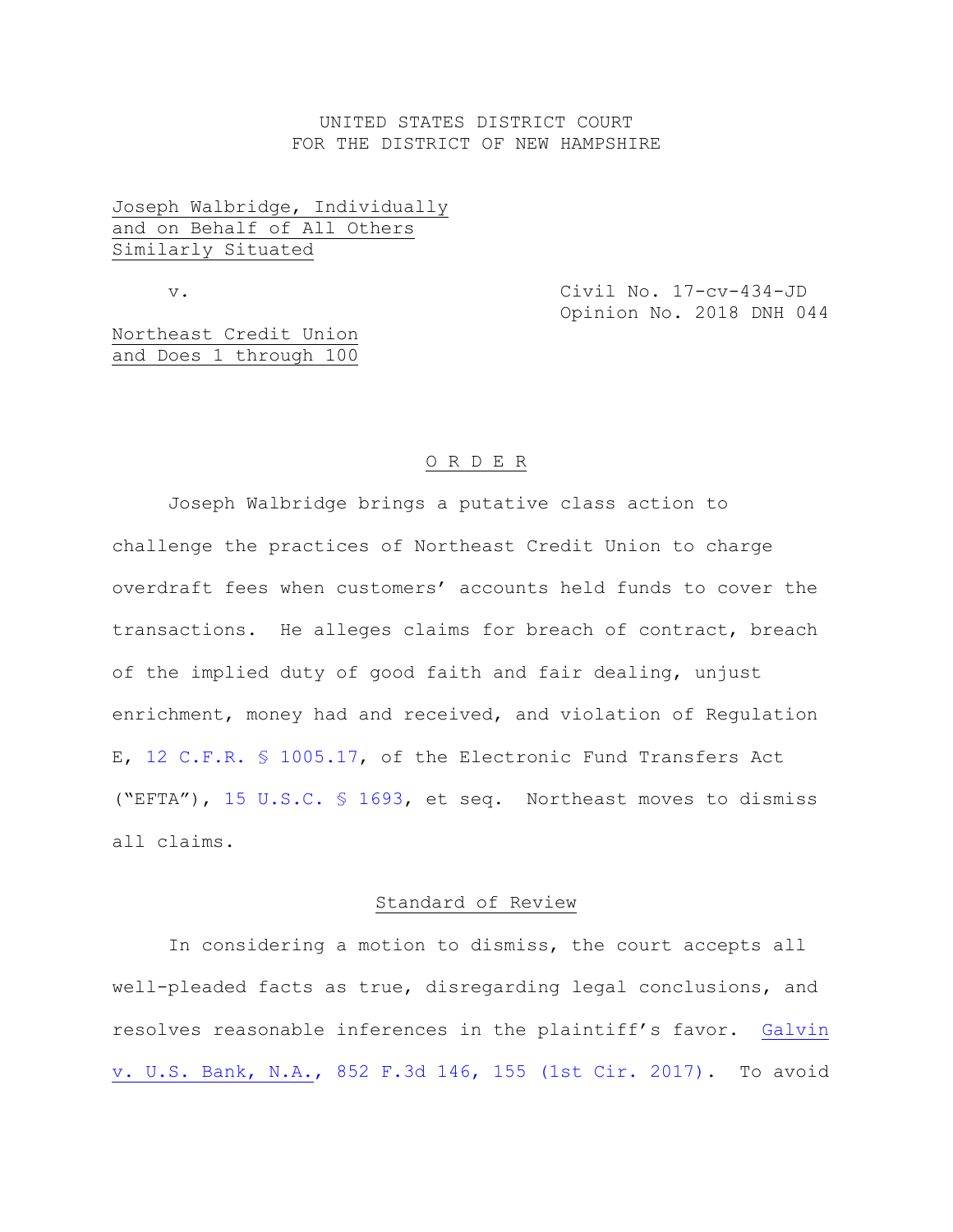dismissal, the complaint must state sufficient facts to support a plausible claim for relief. [In re Curran, 855 F.3d 19, 25](https://www.westlaw.com/Document/I768b9d80262b11e7bc7a881983352365/View/FullText.html?transitionType=Default&contextData=(sc.Default)&VR=3.0&RS=da3.0&fragmentIdentifier=co_pp_sp_506_25)  [\(1st Cir. 2017\).](https://www.westlaw.com/Document/I768b9d80262b11e7bc7a881983352365/View/FullText.html?transitionType=Default&contextData=(sc.Default)&VR=3.0&RS=da3.0&fragmentIdentifier=co_pp_sp_506_25) The plausibility standard is satisfied if the factual allegations in the complaint, along with reasonable inferences, show more than a mere possibility of liability. [Germanowski v. Harris, 854 F.3d 68, 71 \(1st Cir. 2017\).](https://www.westlaw.com/Document/I65321320208111e79de0d9b9354e8e59/View/FullText.html?transitionType=Default&contextData=(sc.Default)&VR=3.0&RS=da3.0&fragmentIdentifier=co_pp_sp_506_71)

### Background

Walbridge had a checking account and a debit card with Northeast Credit Union that was originated by the Share Account Agreement ("Account Agreement"). Walbridge also completed the Opt In Form for overdraft transactions ("Opt In Agreement"). His claims in this case arise from overdraft fees charged by Northeast based on the "available balance" in his account rather than the balance shown on the account, called the "ledger balance" or "actual balance."

The difference between the available balance and the actual balance results from the way Northeast credits deposits made to an account and reduces the balance by debits that are pending but not yet paid. As a result, the available balance can be less, and even considerably less, than the actual balance, depending on the delay in crediting deposits and the anticipatory deductions of pending debits. Northeast then assesses an overdraft fee when the available balance is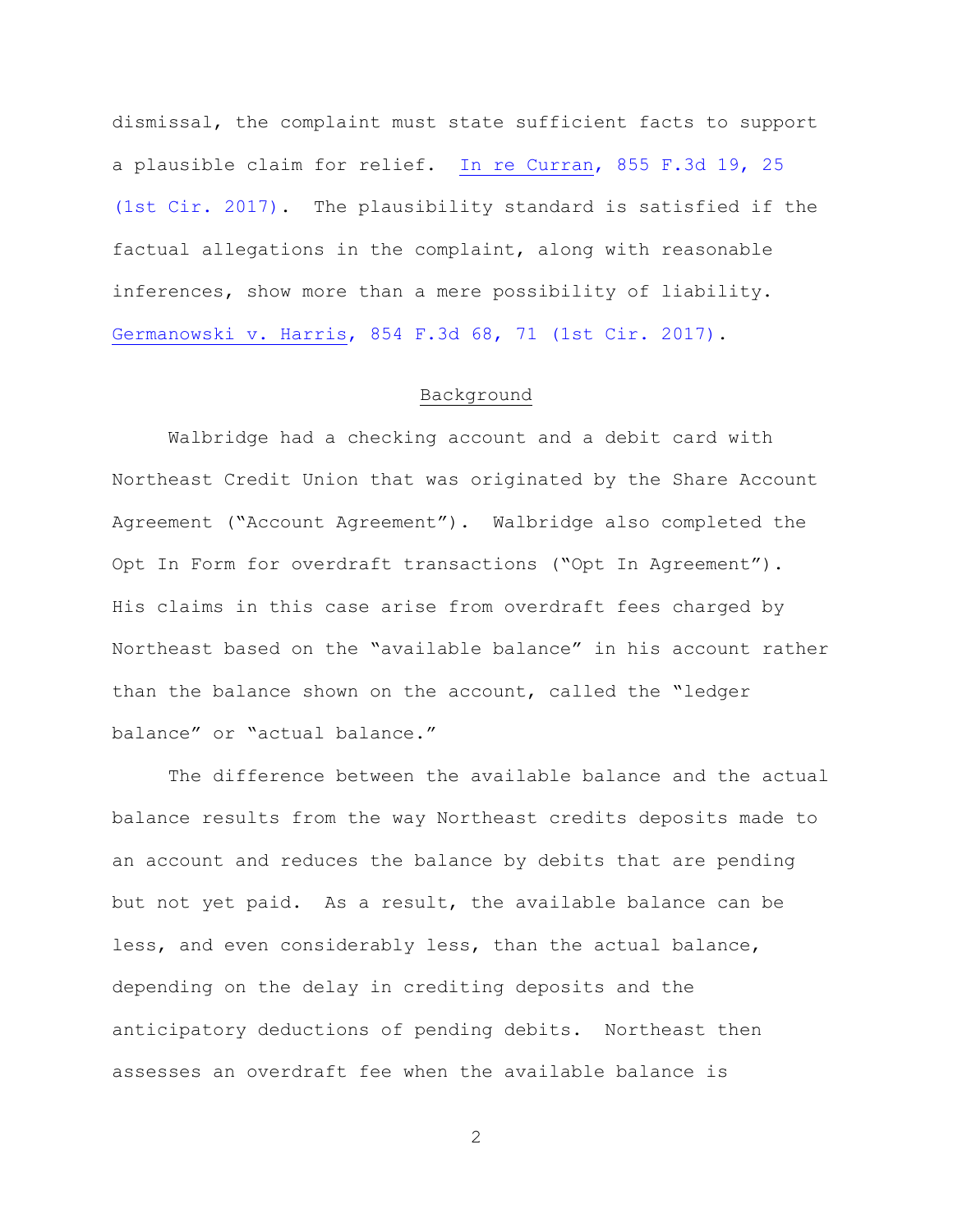insufficient to cover a transaction, even though the actual balance shows enough money to cover the transaction.<sup>1</sup>

Walbridge alleges that on March 15, 2016, he had an actual balance in his Northeast checking account of \$111.09. He made a debit card payment of \$32.43, which left a balance of \$78.66. Northeast, however, determined that he had insufficient funds and charged an overdraft fee of \$32.00. Northeast then assessed additional overdraft fees of \$32.00 on March 29 and March 30, 2016. Walbridge believes that subsequent improper overdraft fees were charged but provides no allegations in support.

Walbridge alleges that Northeast breached the Account and Opt In Agreements and the implied duty of good faith and fair dealing by charging him overdraft fees when the actual balance showed there was money in his account to cover the transactions. He also brings equitable claims for unjust enrichment and money had and received. In addition, Walbridge alleges that Northeast violated Regulation E of EFTA by failing to disclose its overdraft policy.

<sup>&</sup>lt;sup>1</sup> See Smith v. Bank of Hawaii, 2017 WL 3597522, at  $*1$  (D. [Haw. Apr. 13, 2017\)](https://www.westlaw.com/Document/Ida031050876511e7b7978f65e9bf93b3/View/FullText.html?transitionType=Default&contextData=(sc.Default)&VR=3.0&RS=da3.0&fragmentIdentifier=co_pp_sp_999_1) (explaining the overdraft practice); see also [In re TD Bank Debit Card Overdraft Fee Litig., ---](https://www.westlaw.com/Document/Iea9f66d017d811e89eae9724b55643c5/View/FullText.html?transitionType=Default&contextData=(sc.Default)&VR=3.0&RS=da3.0&fragmentIdentifier=co_pp_sp_999_2) F. Supp.  $\overline{3d -1}$ , 2018 WL 1003548, at \*2-\*3 (D.S.C. Feb. 22, 2018) (explaining the purpose of the policy of anticipatory deduction of pending transactions in order to increase incidents of overdraft fees).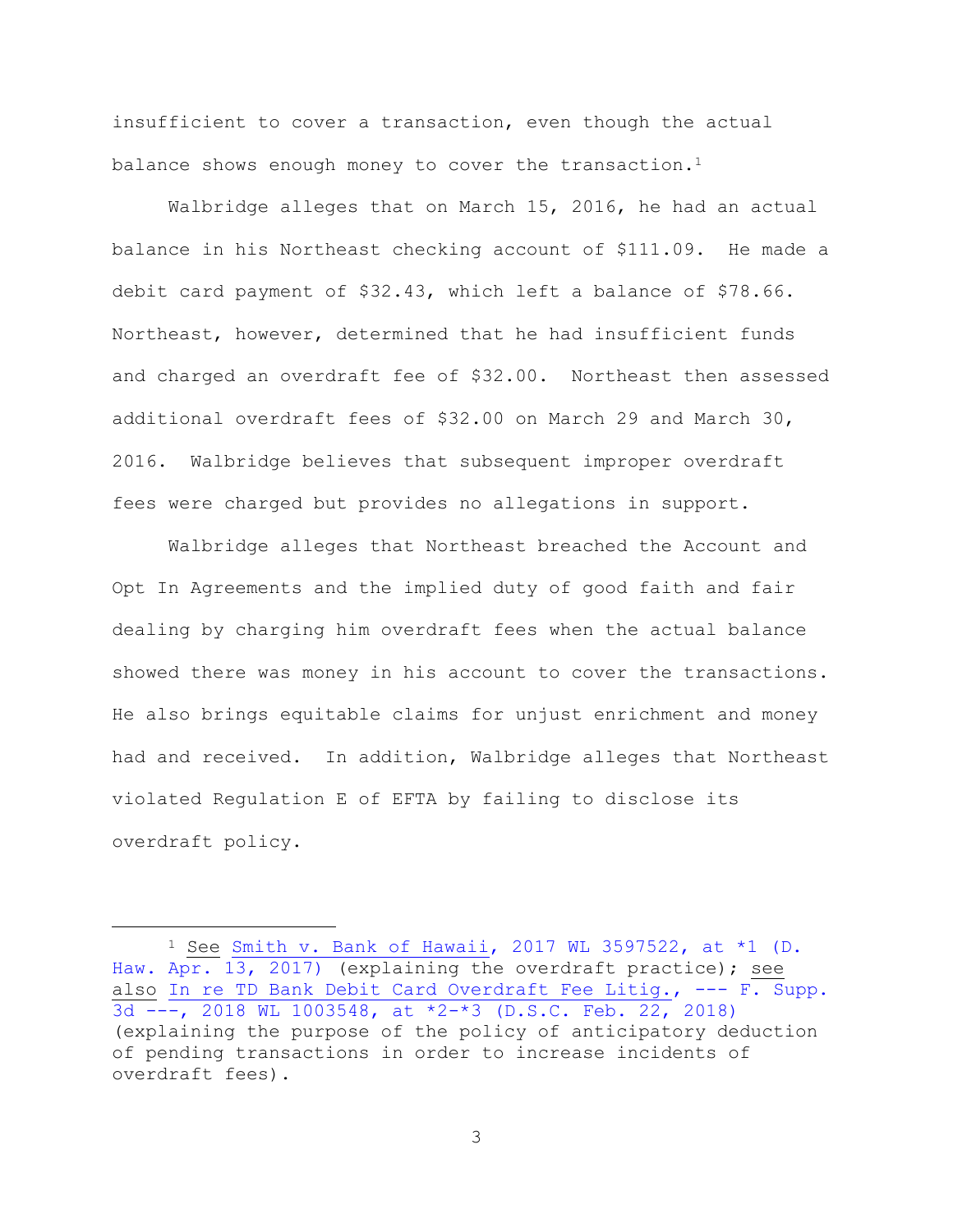#### Discussion

Northeast moves to dismiss Walbridge's breach of contract claims and EFTA claim on the grounds that it did not promise to use the actual balance for its overdraft service and instead properly explained its overdraft policy based on the available balance. Northeast moves to dismiss the EFTA claim on the merits and asserts that the claim is barred by the statute of limitations and the "safe harbor" provision. Northeast moves to dismiss the equitable claims because valid contracts control the issues raised. Walbridge objects to the motion to dismiss.

### A. Breach of Contract

Walbridge contends that Northeast breached the Opt In Agreement by assessing overdraft fees when there was enough money in his account to cover the transaction. He contends that Northeast breached the Account Agreement because it promised to assess overdraft fees only when there were insufficient funds in the account to cover a transaction but instead assessed overdraft fees based on the available balance. Northeast asserts that no breach occurred.

Under New Hampshire law, "[a] breach of contract occurs when there is a failure without legal excuse to perform any promise which forms the whole or part of a contract." [Audette](https://www.westlaw.com/Document/If88c6f2f6be611e38913df21cb42a557/View/FullText.html?transitionType=Default&contextData=(sc.Default)&VR=3.0&RS=da3.0&fragmentIdentifier=co_pp_sp_579_767)  [v. Cummings, 165 N.H. 763, 767 \(2013\)](https://www.westlaw.com/Document/If88c6f2f6be611e38913df21cb42a557/View/FullText.html?transitionType=Default&contextData=(sc.Default)&VR=3.0&RS=da3.0&fragmentIdentifier=co_pp_sp_579_767) (internal quotation marks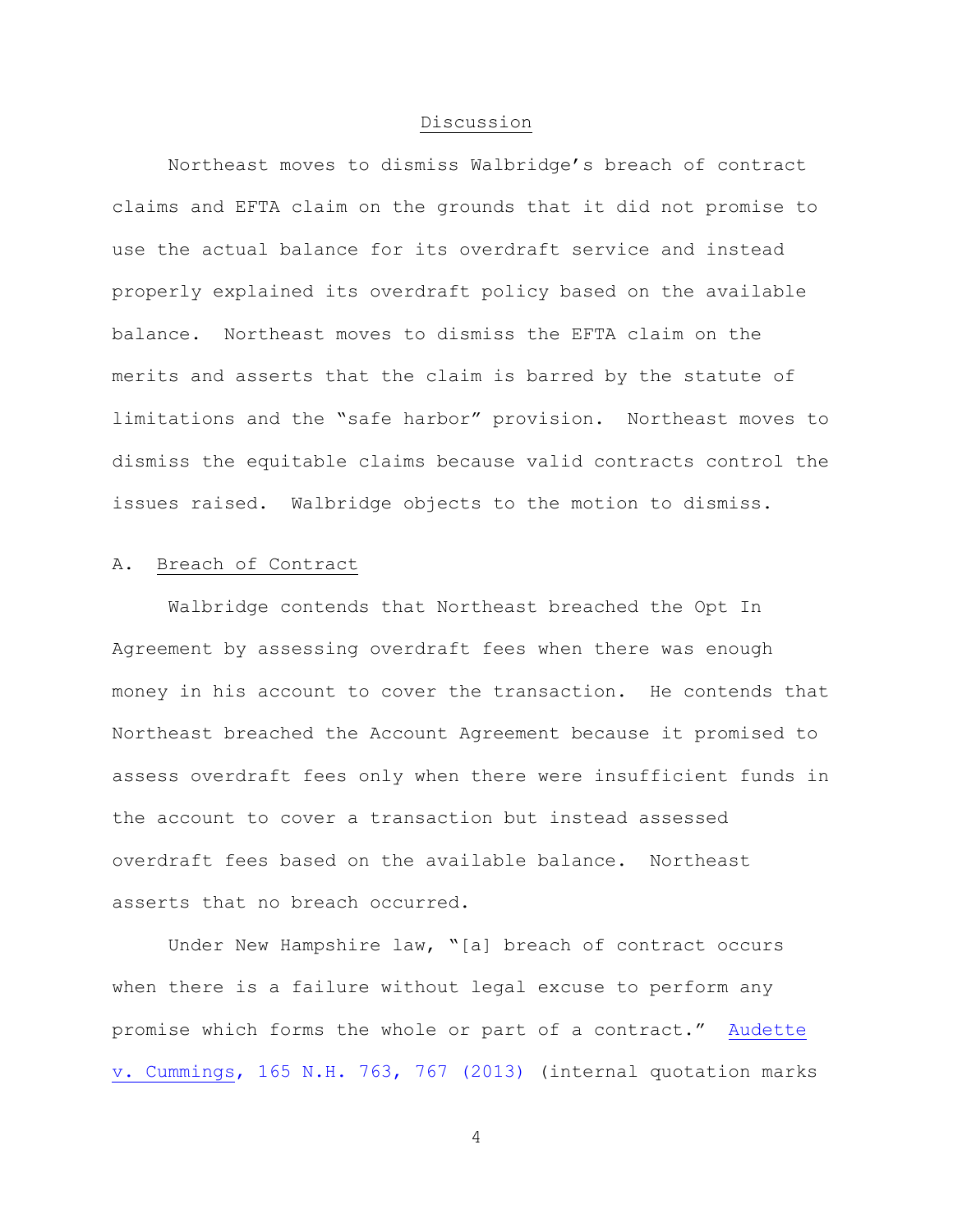omitted). The meaning of a written contract is a question of law for the court. [Holloway Auto. Gr. v. Giacalone, 169 N.H.](https://www.westlaw.com/Document/I8535fab0f3e011e681b2a67ea2e2f62b/View/FullText.html?transitionType=Default&contextData=(sc.Default)&VR=3.0&RS=da3.0&fragmentIdentifier=co_pp_sp_579_628)  [623, 628 \(2017\)](https://www.westlaw.com/Document/I8535fab0f3e011e681b2a67ea2e2f62b/View/FullText.html?transitionType=Default&contextData=(sc.Default)&VR=3.0&RS=da3.0&fragmentIdentifier=co_pp_sp_579_628). "When interpreting a written agreement, [the court gives] the language used by the parties its reasonable meaning, reading the document as a whole, and considering the circumstances and the context in which the agreement was negotiated." Id.

"The language of a contract is ambiguous if the parties to the contract could reasonably disagree as to the meaning of that language." [Found. for Seacoast Health v. Hosp. Corp. of Am.,](https://www.westlaw.com/Document/I482ddefdec0a11e2a98ec867961a22de/View/FullText.html?transitionType=Default&contextData=(sc.Default)&VR=3.0&RS=da3.0&fragmentIdentifier=co_pp_sp_579_172)  [165 N.H. 168, 172 \(2013\)](https://www.westlaw.com/Document/I482ddefdec0a11e2a98ec867961a22de/View/FullText.html?transitionType=Default&contextData=(sc.Default)&VR=3.0&RS=da3.0&fragmentIdentifier=co_pp_sp_579_172) (internal quotation marks omitted). To determine whether an ambiguity exists, the "court should examine the contract as a whole, the circumstances surrounding execution and the object intended by the agreement, while keeping in mind the goal of giving effect to the intentions of the parties." Id. The process of applying that standard generally involves factual issues although in some cases an ambiguity may be resolved as a matter of law. [Sunapee Difference, LLC v. State,](https://www.westlaw.com/Document/Ifae0a3ffb18c11e28500bda794601919/View/FullText.html?transitionType=Default&contextData=(sc.Default)&VR=3.0&RS=da3.0&fragmentIdentifier=co_pp_sp_579_790)  [164 N.H. 778, 790 \(2013\).](https://www.westlaw.com/Document/Ifae0a3ffb18c11e28500bda794601919/View/FullText.html?transitionType=Default&contextData=(sc.Default)&VR=3.0&RS=da3.0&fragmentIdentifier=co_pp_sp_579_790)

# 1. Opt In Agreement

The Opt In Agreement is a one-page form through which a Northeast customer chooses to have certain overdrafts paid by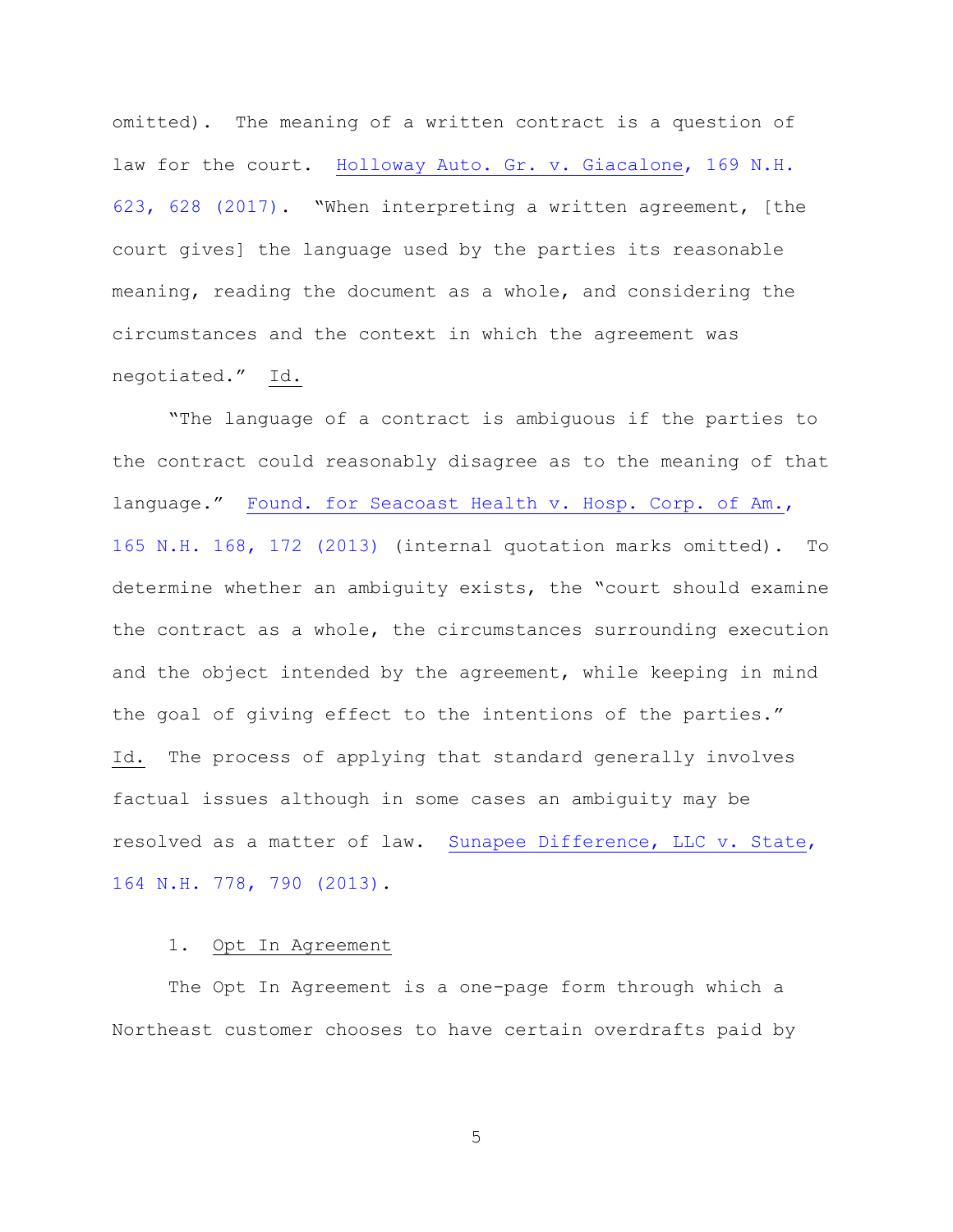Northeast and to incur a fee for that service.<sup>2</sup> The Agreement states: "An overdraft occurs when you do not have enough money in your account to cover a transaction, but we pay it anyway." The Agreement continues on to explain that there are two kinds of protection: standard practices for protection as part of the Northeast account and other overdraft protection plans that would link with another account. The Opt In Agreement pertains to the standard practices. The Agreement does not define or explain what is meant by the phrase: "when you do not have enough money in your account to cover a transaction."

Walbridge argues that the plain meaning of the promise in the Opt In Agreement is that an overdraft would occur only when there was not enough money in the account, as shown by the actual balance, to cover the transaction. Northeast argues that the Opt In Agreement is part of the Account Agreement and must be read in conjunction with that Agreement. Based on reading the Agreements together, Northeast contends that the plain meaning of "enough money" is the available balance.

Standing alone, the Opt In Agreement does not sufficiently define or explain the term "enough money" to put account holders

 $2$  In 2010, Regulation E of the EFTA was amended to require financial institutions to obtain consent from customers before enrolling them in overdraft services that would incur fees. [In](https://www.westlaw.com/Document/Iea9f66d017d811e89eae9724b55643c5/View/FullText.html?transitionType=Default&contextData=(sc.Default)&VR=3.0&RS=da3.0)  [re TD Bank, 2018 WL 1003548,](https://www.westlaw.com/Document/Iea9f66d017d811e89eae9724b55643c5/View/FullText.html?transitionType=Default&contextData=(sc.Default)&VR=3.0&RS=da3.0) at \*6.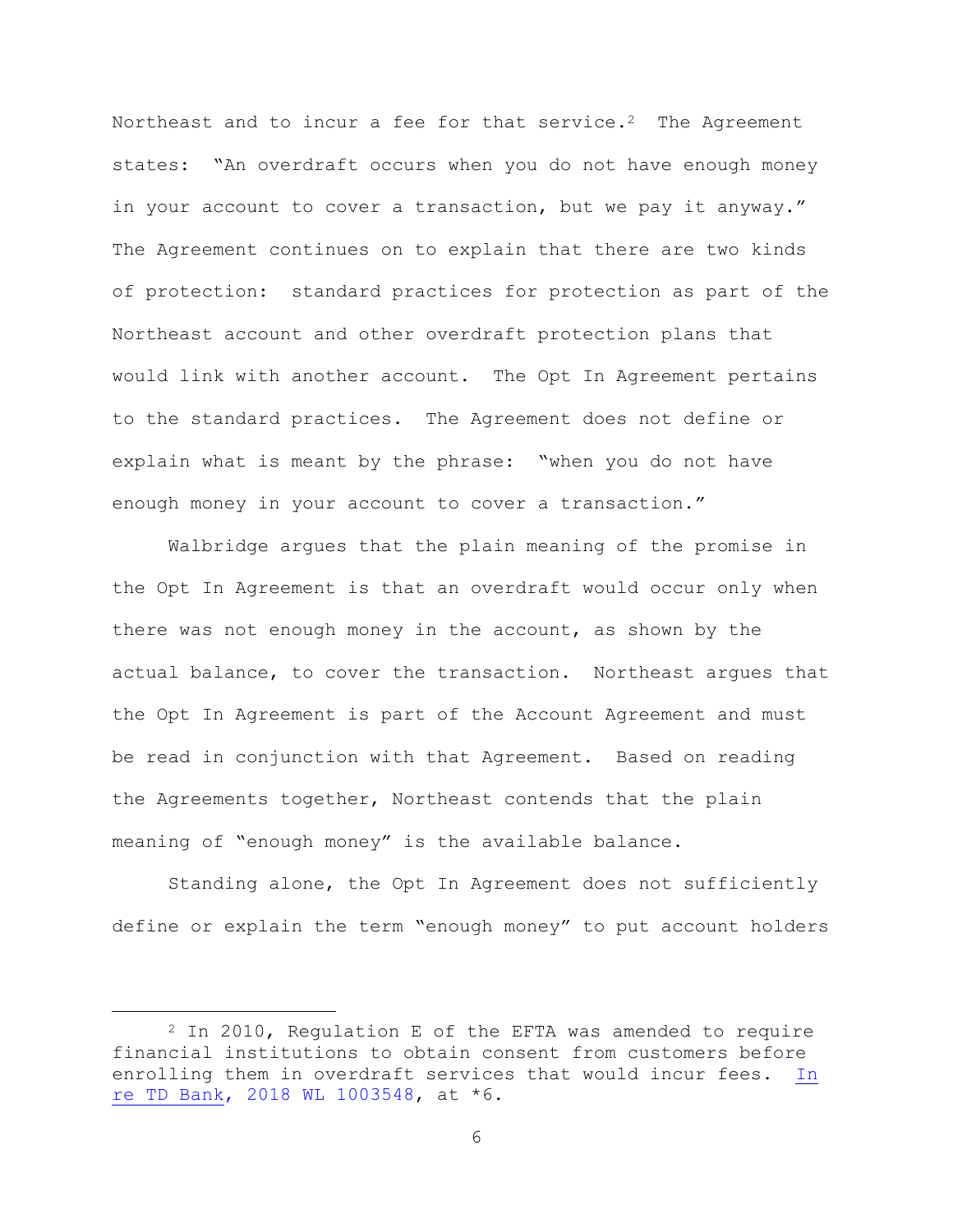on notice that "enough money" means the available balance. Cf. [Chambers v. NASA Fed. Credit Union, 222 F. Supp. 3d 1, 10](https://www.westlaw.com/Document/I24b61c609a4e11e6bdb7b23a3c66d5b3/View/FullText.html?transitionType=Default&contextData=(sc.Default)&VR=3.0&RS=da3.0&fragmentIdentifier=co_pp_sp_7903_10)  [\(D.D.C. 2016\)](https://www.westlaw.com/Document/I24b61c609a4e11e6bdb7b23a3c66d5b3/View/FullText.html?transitionType=Default&contextData=(sc.Default)&VR=3.0&RS=da3.0&fragmentIdentifier=co_pp_sp_7903_10) (opt in agreement provided examples to show what "not enough money in your account" meant). The Opt In Agreement also does not specifically reference the Account Agreement.

On the other hand, there would be no need for overdraft protection, provided in the Opt In Agreement, in the absence of an account at Northeast that is established through an Account Agreement. The Account Agreement refers to the Opt In Agreement as the source for certain overdraft protections.3 Although the Agreements are separate, they are arguably linked with respect to an account holder's overdraft protection. See [Smith, 2017 WL](https://www.westlaw.com/Document/Ida031050876511e7b7978f65e9bf93b3/View/FullText.html?transitionType=Default&contextData=(sc.Default)&VR=3.0&RS=da3.0)  [3597522,](https://www.westlaw.com/Document/Ida031050876511e7b7978f65e9bf93b3/View/FullText.html?transitionType=Default&contextData=(sc.Default)&VR=3.0&RS=da3.0) at \*5. For purposes of the current motion to dismiss, the court will consider the promise made in the Opt In Agreement in the context of the Account Agreement.

#### 2. Account Agreement

÷.

The Account Agreement includes several sections pertaining to available funds and overdrafts. Section 3.7 explains that Northeast can refuse to allow a withdrawal "if the amount

<sup>&</sup>lt;sup>3</sup> The copies of the documents provided here are not signed or dated, which leaves a factual question as to when the agreements were signed and in what sequence. Cf. Tims v. LGE [Community Credit Union, 2017 WL 5133230, at \\*3 \(N.D. Ga. Nov. 6,](https://www.westlaw.com/Document/Ib9f26460c3a511e7bf23e096364180a5/View/FullText.html?transitionType=Default&contextData=(sc.Default)&VR=3.0&RS=da3.0&fragmentIdentifier=co_pp_sp_999_3)  [2017\)](https://www.westlaw.com/Document/Ib9f26460c3a511e7bf23e096364180a5/View/FullText.html?transitionType=Default&contextData=(sc.Default)&VR=3.0&RS=da3.0&fragmentIdentifier=co_pp_sp_999_3) (holding that the agreements should be read together because they were signed at the same time as part of opening an account).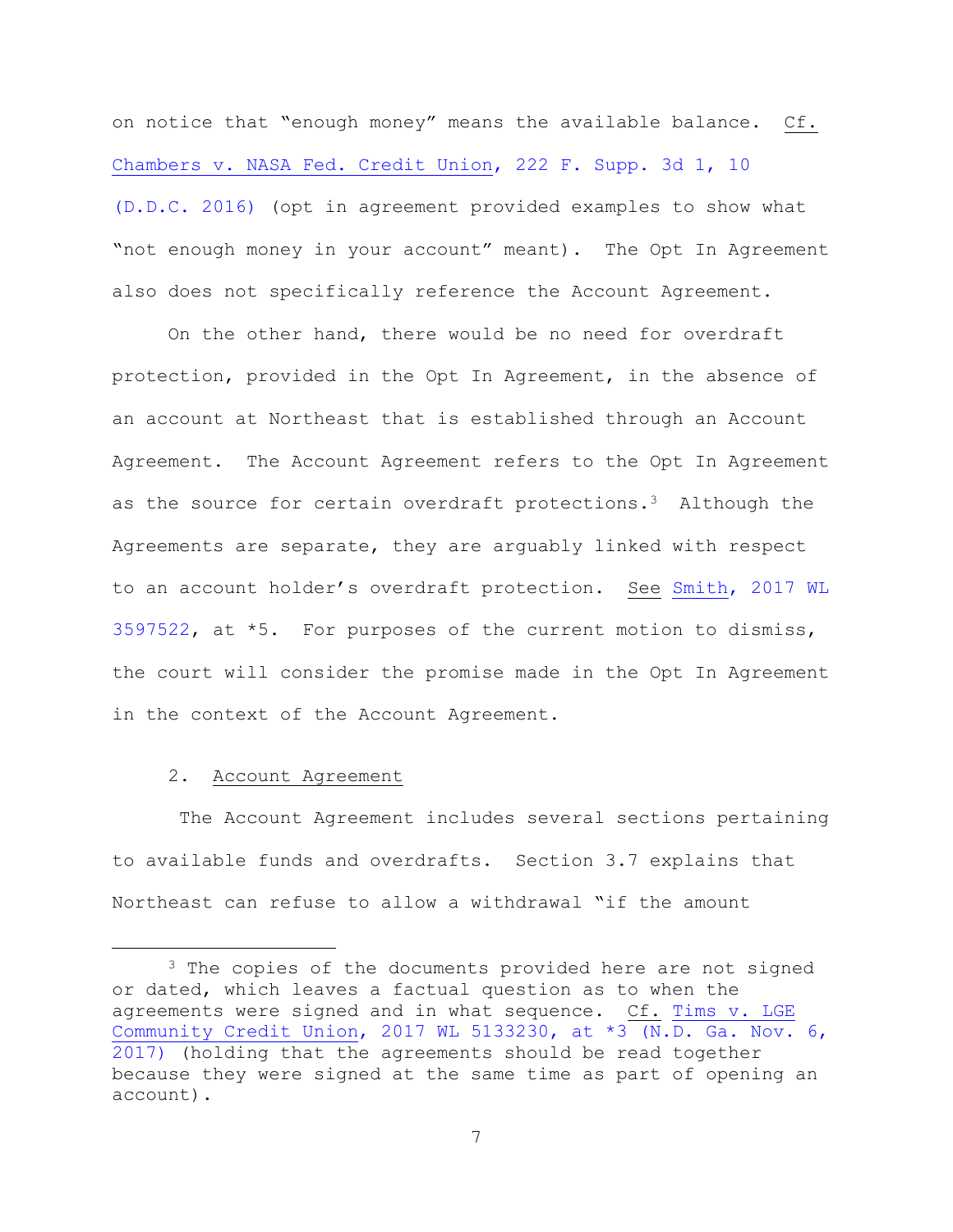requested is not yet available for withdrawal." Doc. 8-4 at 3. Section 3.10, titled "Nonsufficient Funds," states: "If you write a check for more money than you have in your account, you will be deemed to be overdrawn and [Northeast] may refuse to honor the check and return it as unpaid for reason of nonsufficient funds (NSF)." Id. at 4. Neither section defines "available for withdrawal" or "more money than you have in your account."

More specific to overdrafts, section 3.35, titled "Paying of Overdrafts," states that "at its sole discretion, [Northeast] may honor items presented for payment or authorization against your account even if there are insufficient funds in your account." Id. at 6. The provision explains what items may and may not be honored and that a fee will be charged when payments are made. The remainder of the provision provides the process of notification, consequences for failure to correct a "negative balance," and the procedures for collecting amounts owed. The term "insufficient funds" is not defined.

Appended to the Account Agreement is another document titled "Northeast Credit Union Combined Disclosure Agreement." One of the six parts of the Disclosure Agreement is titled "Truth-in-Savings Disclosure for Personal Savings & Transaction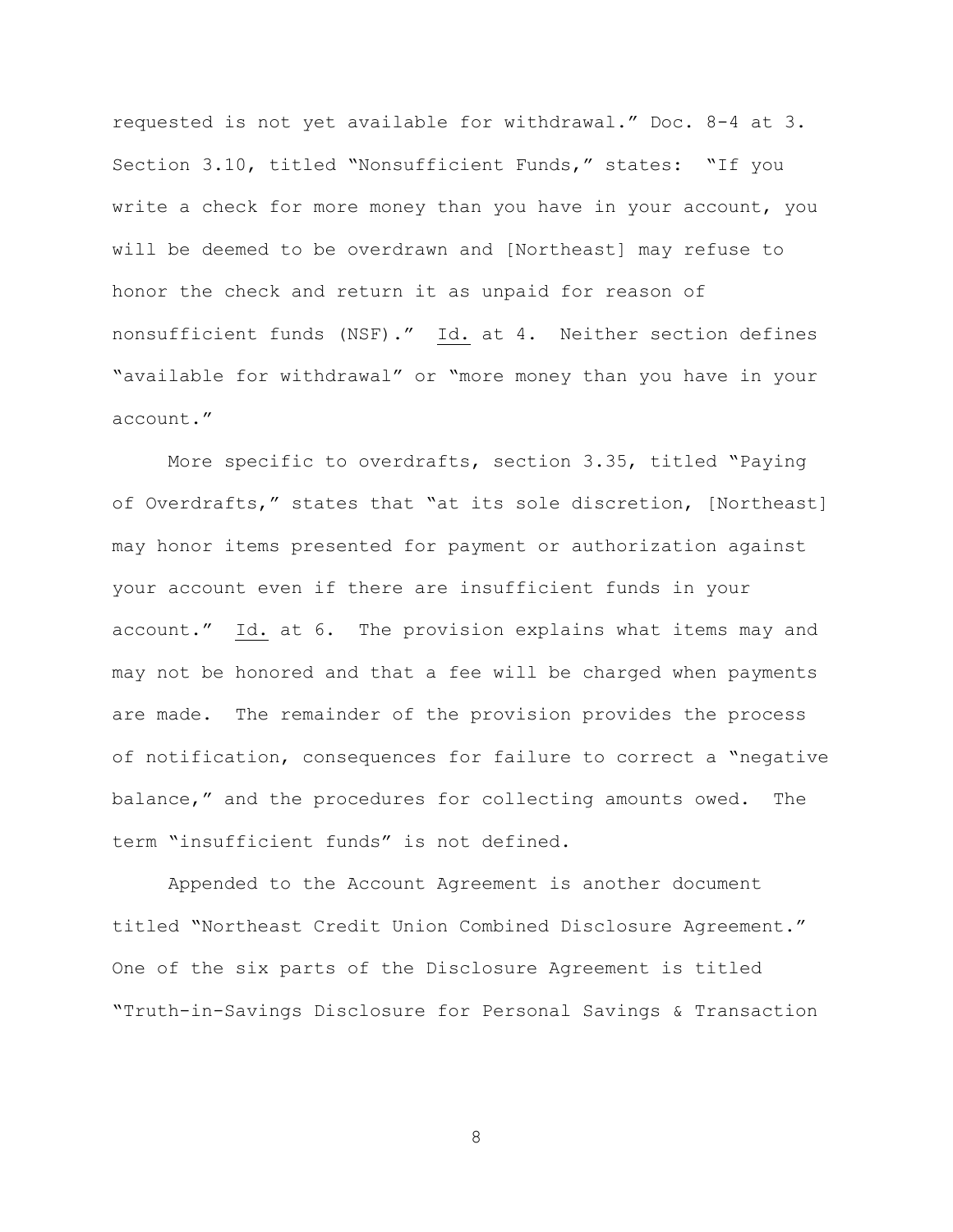Accounts," which includes a provision titled "Funds Availability Policy for Personal and Business Accounts." Doc. [8-4,](https://ecf.nhd.uscourts.gov/doc1/11711990032) at 10.

The Funds Availability Policy explains when deposits become available for use and that not all deposited funds are available for withdrawal or to pay checks as soon as they are deposited. There does not appear to be any reference in that provision to the overdraft payment section of the Account Agreement or to the overdraft protection offered in the Opt In Agreement. Neither the Account Agreement nor the Opt In Agreement refers customers to the Disclosure Agreement to find definitions or explanations of what balance is used for purposes of overdraft protection.

Northeast contends that that the cited parts of the Account Agreement and the Disclosure Agreement make it clear that the terms "insufficient funds" and "enough money" mean available funds and that the Funds Availability Policy in the Disclosure Agreement explains that deposits are not always immediately available for use. Walbridge contends that the terms used plainly mean the actual balance and that Northeast's references to other provisions in the Account Agreement and the Disclosure Agreement do not show that a reasonable person would have understood those terms meant available balance. Walbridge also notes that nothing in the Account Agreement or the Disclosure Agreement explains Northeast's policy of reducing the actual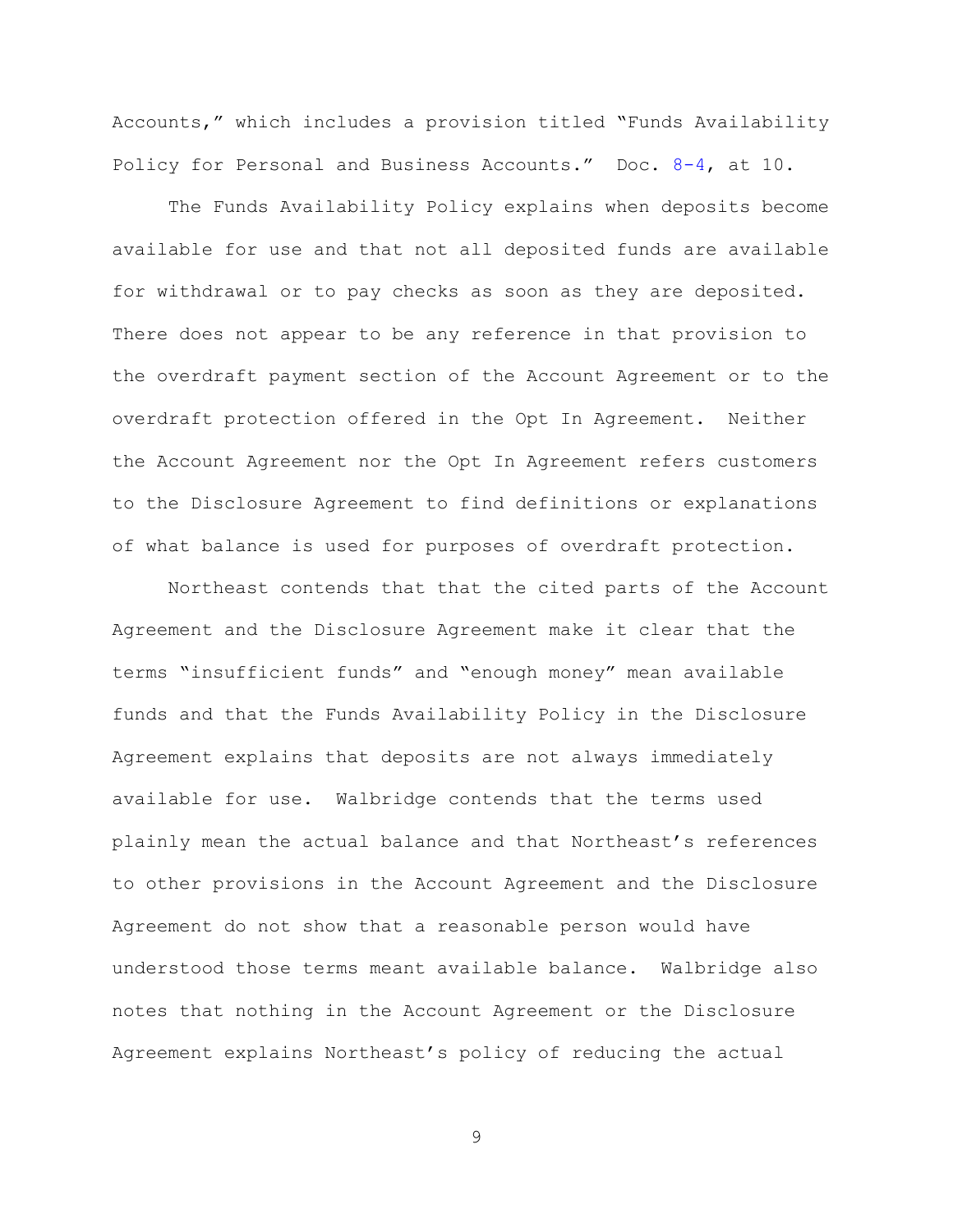balance by pending debits, which can result in an even lower available balance for purposes of determining when overdrafts occur.<sup>4</sup>

Other courts have considered similar breach of contract claims arising from financial institutions' practices of charging overdraft fees based on available balances and have come to differing conclusions. Northeast relies on [Tims v.](https://www.westlaw.com/Document/Ib9f26460c3a511e7bf23e096364180a5/View/FullText.html?transitionType=Default&contextData=(sc.Default)&VR=3.0&RS=da3.0) LGE [Community Credit Union, 2017 WL 5133230 \(N.D. Ga. Nov. 6, 2017\),](https://www.westlaw.com/Document/Ib9f26460c3a511e7bf23e096364180a5/View/FullText.html?transitionType=Default&contextData=(sc.Default)&VR=3.0&RS=da3.0) and [Chambers v. NASA Fed. Credit Union, 222 F. Supp. 3d 1](https://www.westlaw.com/Document/I24b61c609a4e11e6bdb7b23a3c66d5b3/View/FullText.html?transitionType=Default&contextData=(sc.Default)&VR=3.0&RS=da3.0)  [\(D.D.C. 2016\).](https://www.westlaw.com/Document/I24b61c609a4e11e6bdb7b23a3c66d5b3/View/FullText.html?transitionType=Default&contextData=(sc.Default)&VR=3.0&RS=da3.0) In Tims, the court found that references to the availability of deposited funds in a section of the Account Agreement titled "Payment Order of Your Transactions" and in the Disclosure Agreement to conclude that "the parties intended 'sufficient' and 'enough' to mean the available balance method."<sup>5</sup> [Tims, 2017 WL 5133230,](https://www.westlaw.com/Document/Ib9f26460c3a511e7bf23e096364180a5/View/FullText.html?transitionType=Default&contextData=(sc.Default)&VR=3.0&RS=da3.0) at \*4.

In Chambers, the parties disputed whether the language in the Opt In Agreement promised to use the actual balance or the available balance for assessing an overdraft. [222 F. Supp. 3d](https://www.westlaw.com/Document/I24b61c609a4e11e6bdb7b23a3c66d5b3/View/FullText.html?transitionType=Default&contextData=(sc.Default)&VR=3.0&RS=da3.0&fragmentIdentifier=co_pp_sp_7903_10)  [at 10.](https://www.westlaw.com/Document/I24b61c609a4e11e6bdb7b23a3c66d5b3/View/FullText.html?transitionType=Default&contextData=(sc.Default)&VR=3.0&RS=da3.0&fragmentIdentifier=co_pp_sp_7903_10) There, the court found that the opening paragraph of the

<sup>4</sup> Neither party explains what caused the difference between the actual balance and the available balance in Walbridge's account.

<sup>5</sup> Northeast does not cite a provision in this Account Agreement for "Payment Order of Your Transactions."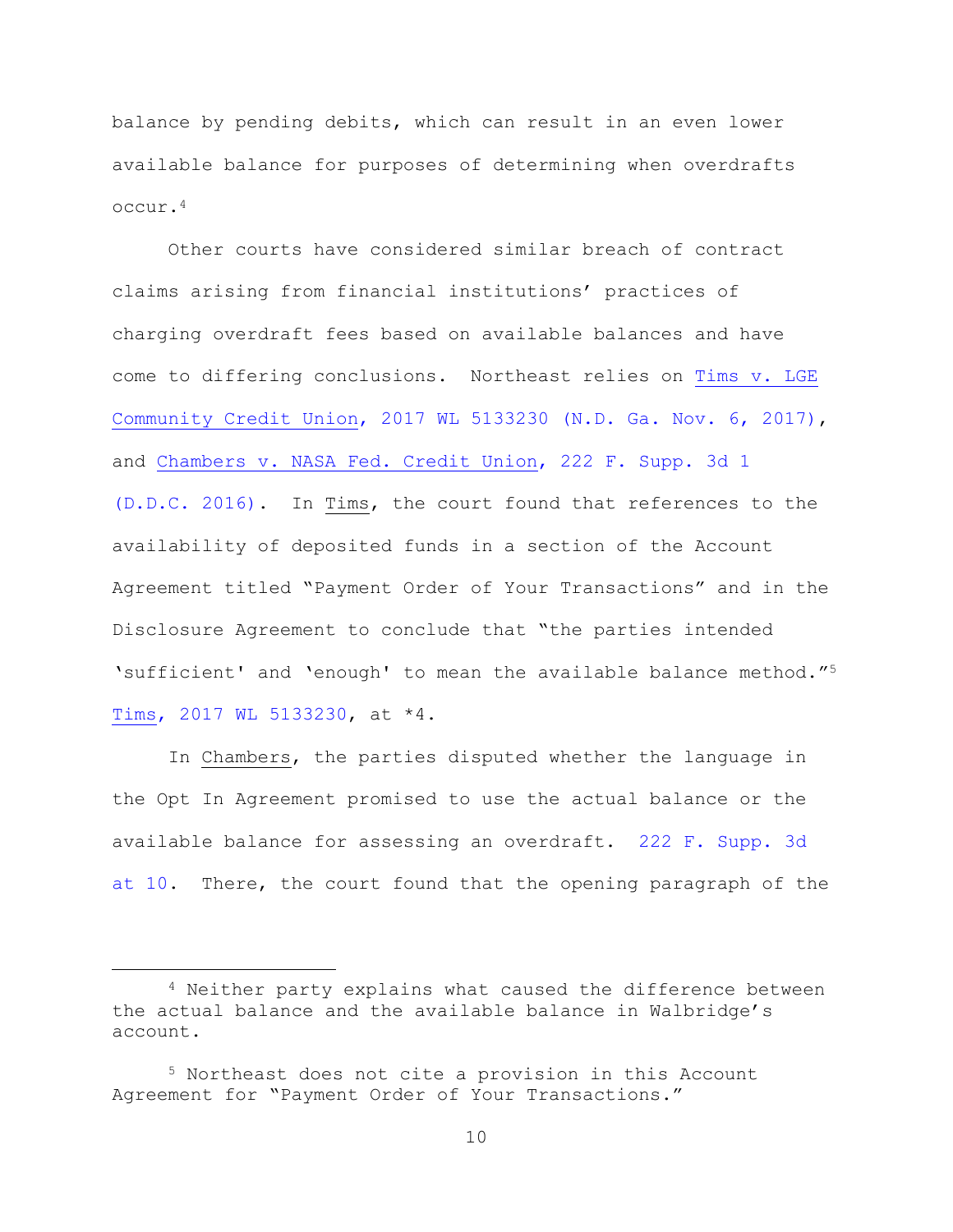Opt In Agreement provided examples to explain when an account did not have "enough money" and used the term "available balance" in the explanations. Id. The Account Agreement at issue in that case also included a section that addressed "Available Balances to Make Transactions" that the court found "unambiguously link[ed] overdrafts to the available balance." Id. at 11. In this case, the Opt In Agreement does not include the examples and explanations that were provided in Chambers nor are there repeated references in the Account Agreement that link overdrafts to available balances or clearly show the parties' intent that the terms used meant available balance.

Walbridge relies on a series of cases in which courts have found that the language used in similar Opt In Agreements and Account Agreements is ambiguous as to what constitutes enough money in the account or sufficient funds for purposes of assessing overdraft fees. In Smith, the court concluded that the terms used in the Opt In Agreement and Account Agreement to describe the balance used for the overdraft policy were ambiguous and could have referred to either the actual balance or the available balance.<sup>6</sup> [2017 WL 3597522,](https://www.westlaw.com/Document/Ida031050876511e7b7978f65e9bf93b3/View/FullText.html?transitionType=Default&contextData=(sc.Default)&VR=3.0&RS=da3.0) at 7. Similarly, in

<sup>6</sup> The bank in Smith used the term "available" to describe account balances, but the court found that it did not adequately define "available." [Smith, 2017 WL 3597522,](https://www.westlaw.com/Document/Ida031050876511e7b7978f65e9bf93b3/View/FullText.html?transitionType=Default&contextData=(sc.Default)&VR=3.0&RS=da3.0) at \*7. "At no point, in either of the Agreements, does BOH define the meaning of 'available' when describing balances. BOH apparently assumes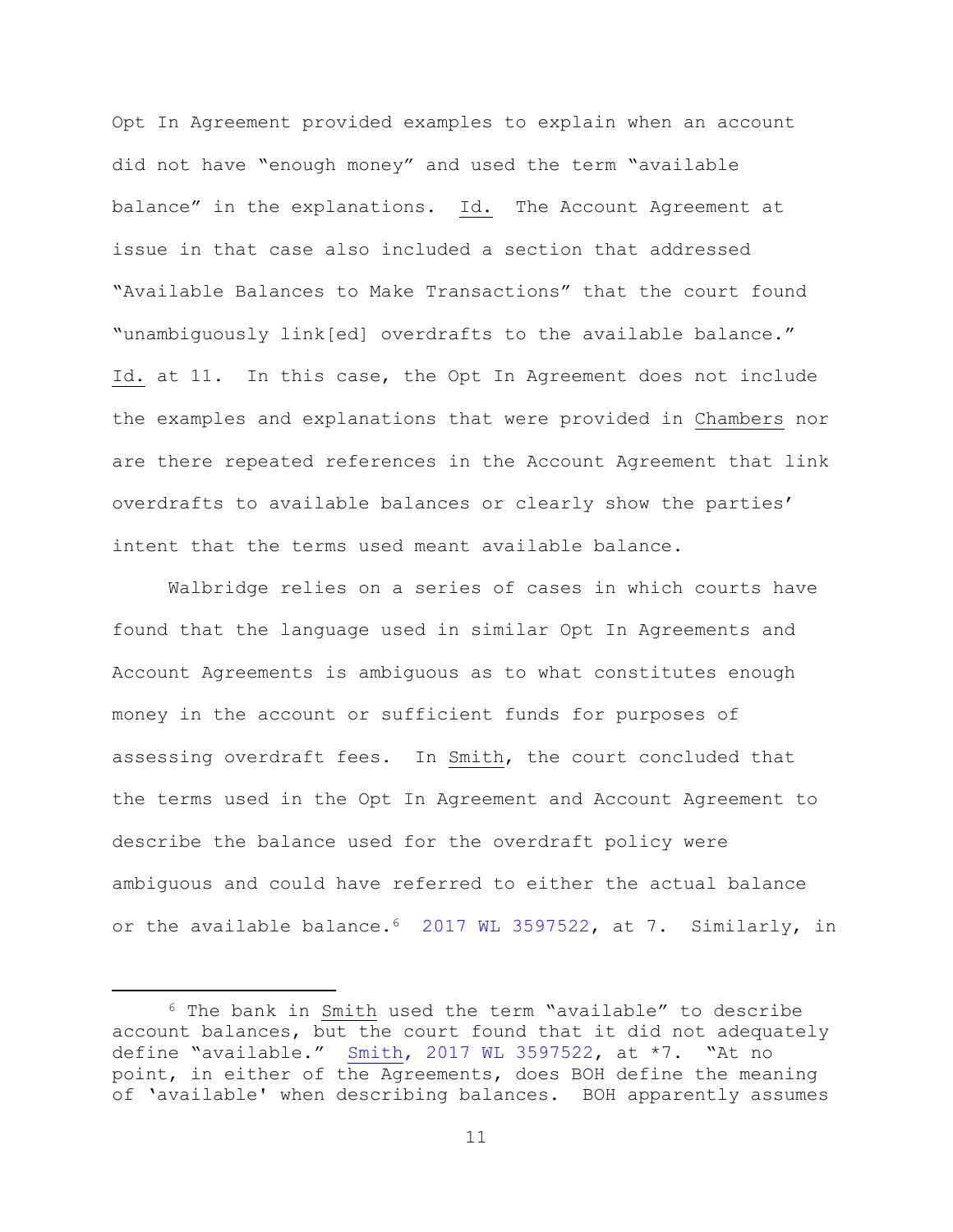[Ramirez v. Baxter Credit Union, 2017 WL 1064991, at \\*5 \(N.D.](https://www.westlaw.com/Document/I1780faa00ef311e7a584a0a13bd3e099/View/FullText.html?transitionType=Default&contextData=(sc.Default)&VR=3.0&RS=da3.0&fragmentIdentifier=co_pp_sp_999_5)  [Calif. Mar. 21, 2017\),](https://www.westlaw.com/Document/I1780faa00ef311e7a584a0a13bd3e099/View/FullText.html?transitionType=Default&contextData=(sc.Default)&VR=3.0&RS=da3.0&fragmentIdentifier=co_pp_sp_999_5) the court found that the Account Agreement did not define "available balance" that the credit union used for assessing overdrafts and found that the term was ambiguous. See also [Roberts v. Capital One, N.A., ---](https://1.next.westlaw.com/Document/I0801e540d71011e78c5db03c58f2bc1d/View/FullText.html?transitionType=UniqueDocItem&contextData=(sc.Search)&userEnteredCitation=2017+WL+5952720) Fed. Appx. ---, 2017 WL 5952720, [at \\*2-\\*3 \(2d Cir. Dec. 1, 2017\)](https://1.next.westlaw.com/Document/I0801e540d71011e78c5db03c58f2bc1d/View/FullText.html?transitionType=UniqueDocItem&contextData=(sc.Search)&userEnteredCitation=2017+WL+5952720) (finding term overdraft ambiguous in the absence of a clear explanation of when an overdraft occurs ); [Wodja v. Wash. St.](https://www.westlaw.com/Document/Ic8c5caa0314c11e687dda03c2315206d/View/FullText.html?transitionType=Default&contextData=(sc.Default)&VR=3.0&RS=da3.0&fragmentIdentifier=co_pp_sp_999_3)  [Employees Credit Union, 2016 WL 3218832, at \\*3 \(W.D. Wash. June](https://www.westlaw.com/Document/Ic8c5caa0314c11e687dda03c2315206d/View/FullText.html?transitionType=Default&contextData=(sc.Default)&VR=3.0&RS=da3.0&fragmentIdentifier=co_pp_sp_999_3)  [9, 2016\)](https://www.westlaw.com/Document/Ic8c5caa0314c11e687dda03c2315206d/View/FullText.html?transitionType=Default&contextData=(sc.Default)&VR=3.0&RS=da3.0&fragmentIdentifier=co_pp_sp_999_3) (denying motion to dismiss because terms used were not clear); [Pinkston-Poling v. Advia Credit Union, 227 F. Supp. 3d](https://www.westlaw.com/Document/Ie72672e0ce2411e6ac07a76176915fee/View/FullText.html?transitionType=Default&contextData=(sc.Default)&VR=3.0&RS=da3.0&fragmentIdentifier=co_pp_sp_7903_854)  848, [854-55 \(W.D. Mich. 2016\)](https://www.westlaw.com/Document/Ie72672e0ce2411e6ac07a76176915fee/View/FullText.html?transitionType=Default&contextData=(sc.Default)&VR=3.0&RS=da3.0&fragmentIdentifier=co_pp_sp_7903_854) (finding agreement language that overdraft fee would be charged when the account does not contain sufficient funds or enough money could reasonably mean the actual balance); [Gunter v. United Fed. Credit Union, 2016 WL](https://www.westlaw.com/Document/Ia83fa3e03b3411e68a49905015f0787e/View/FullText.html?transitionType=Default&contextData=(sc.Default)&VR=3.0&RS=da3.0&fragmentIdentifier=co_pp_sp_999_2)   $3457009$ , at  $*2-*3$  (D. Nev. June 22, 2016) (finding reference to available funds ambiguous in the absence of an explanation as to how an overdraft is determined); In re: TD Bank, N.A. Debit

that the customer will read the word 'available' in six scattered sections spanning the thirty-six page Account Agreement and come to a conclusion—BOH will use the available balance method when determining overdraft fees. But this assumes too much. The word 'available' simply cannot shoulder the weight of all the assumptions BOH seeks to place on it, just as the court cannot expect customers to bear the burden of knowing banking terms of art when BOH never defined them." Id.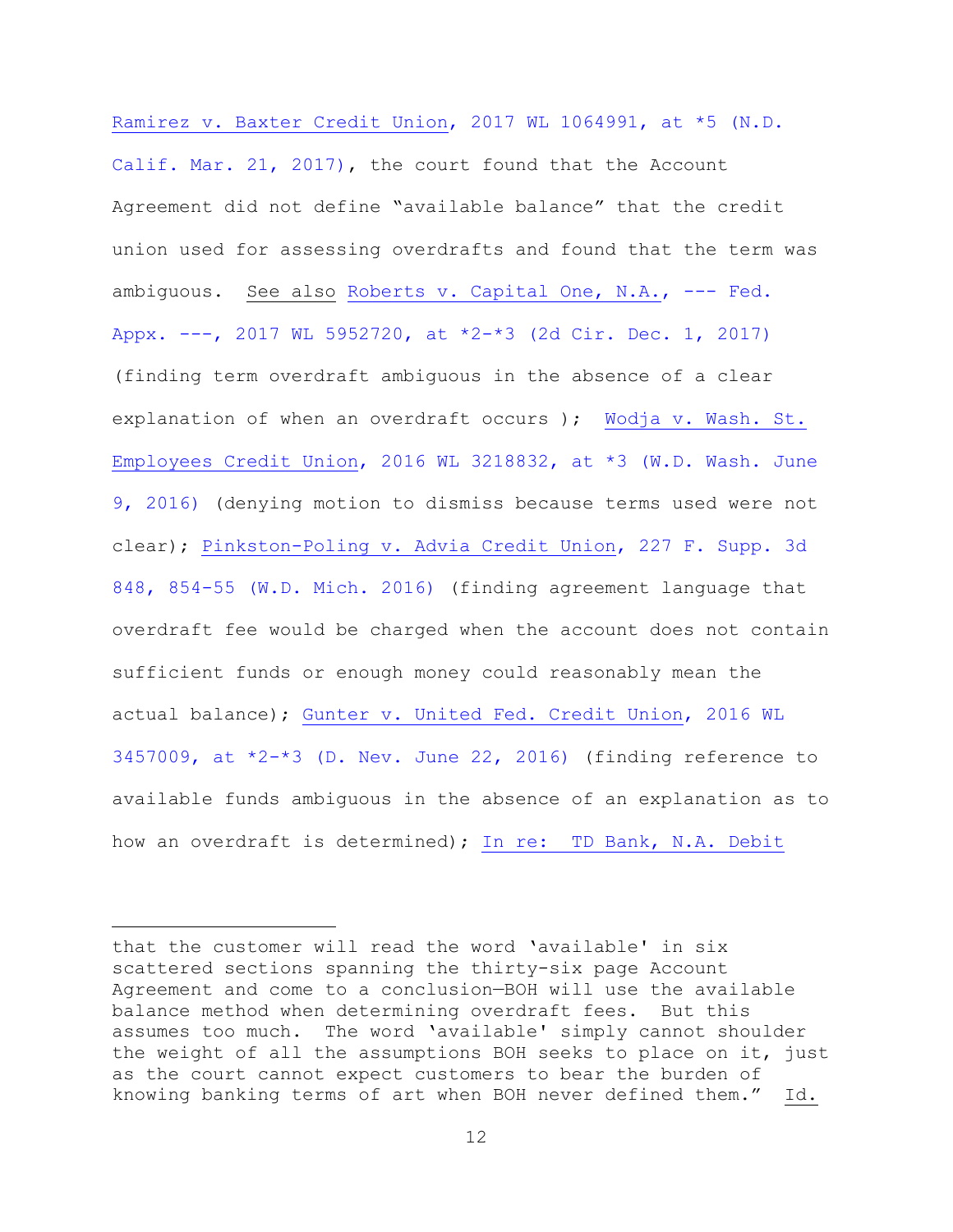[Card Overdraft Fee Litig., 150 F. Supp. 3d 593, 623-24 \(D.S.C.](https://www.westlaw.com/Document/I05e7dc10a0ee11e5b10893af99153f48/View/FullText.html?transitionType=Default&contextData=(sc.Default)&VR=3.0&RS=da3.0&fragmentIdentifier=co_pp_sp_7903_623)  [2015\)](https://www.westlaw.com/Document/I05e7dc10a0ee11e5b10893af99153f48/View/FullText.html?transitionType=Default&contextData=(sc.Default)&VR=3.0&RS=da3.0&fragmentIdentifier=co_pp_sp_7903_623) (finding plaintiffs stated a claim for breach of contract by use of the available balance to assess overdraft fees despite reference to available balance in Account Agreement).

In this case, Northeast did not use the term "available balance" as the defendants did in Smith, Ramirez, and Wodja and instead referred to "enough money," "insufficient funds," and "nonsufficient funds." To the extent the availability of funds is explained in the Disclosure Agreement, that section was not linked to the Opt In Agreement or to the parts of the Account Agreement that discussed overdrafts. In addition, as the court noted in Smith, the agreements here are long, twenty-four pages in total, and Northeast relies on scattered references to available funds while using other terms that it does not define. The terms Northeast used, in the absence of clear definitions or explanations, could reasonably be understood to mean the actual balance, as other courts have found.<sup>7</sup>

<sup>&</sup>lt;sup>7</sup> Northeast contends that the term "enough money" is sufficient and means available balance because Regulation E defines an "overdraft service" to mean "'a service under which a financial institution assesses a fee or charge on a consumer's account held by the institution for paying a transaction (including a check or other item) when the consumer has insufficient or unavailable funds in the account.'" Doc. no. [8-1](https://ecf.nhd.uscourts.gov/doc1/11711990029) at 12 (quoting "Regulation E Final Rule, 74 F.R. 59033-01 (Nov. 17, 2009)). Northeast does not show that the Final Rule definition of overdraft service is included in either Agreement, or that the definition in the Rule clarifies Northeast's promise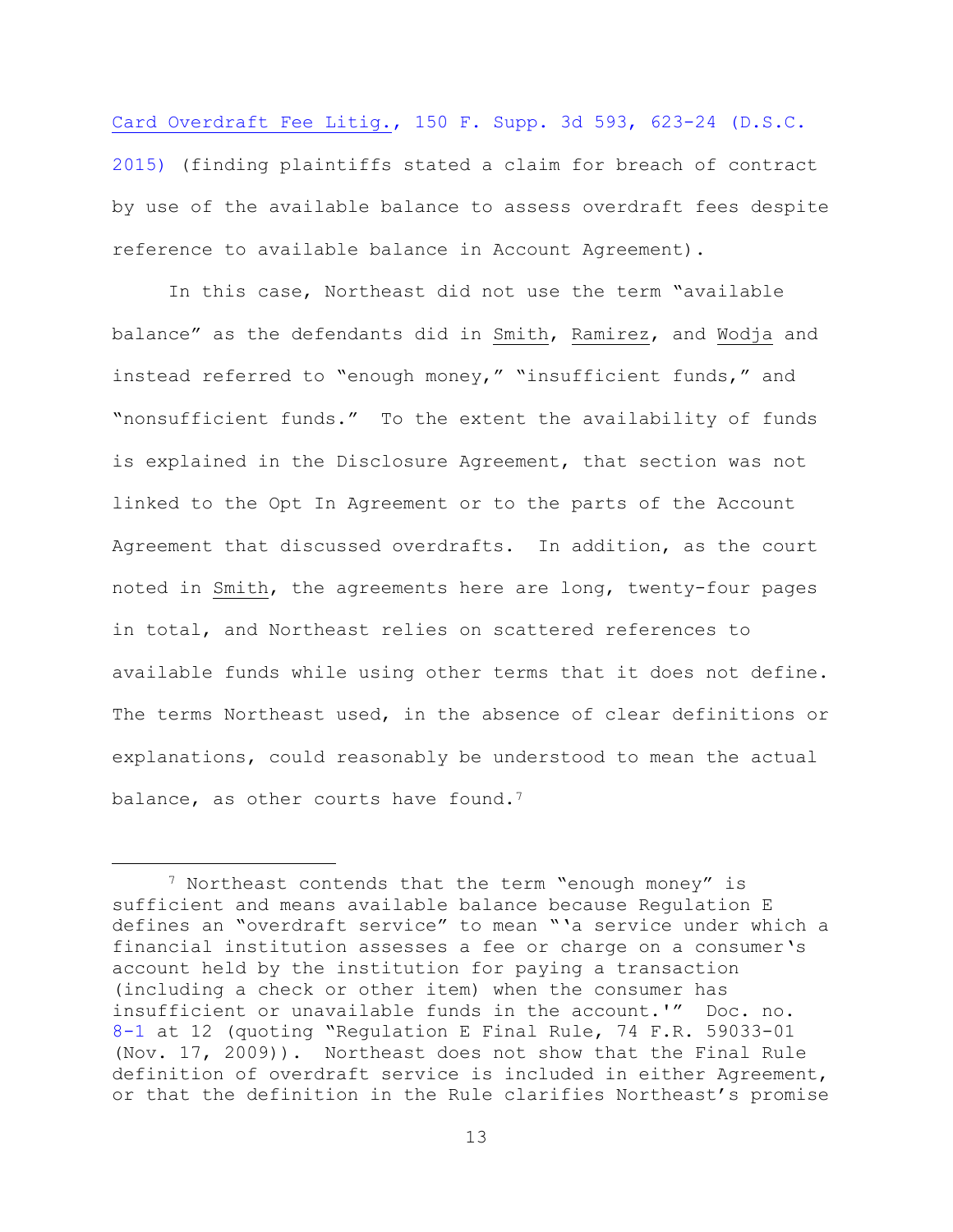Northeast has not shown that the only reasonable meaning of "enough money," "insufficient funds," and "nonsufficient funds" is the available balance. The Account Agreement and the Opt In Agreement could be reasonably understood to promise that overdraft fees would be charged only if a customer overdrew the actual balance in the account. Therefore, Walbridge states claims for breach of the Opt In and the Account Agreements.

# B. Breach of the Implied Duty of Good Faith and Fair Dealing

Northeast moves to dismiss the implied duty claim on the ground that it is premised on erroneous interpretations of the Opt In Agreement and the Account Agreement. Based on its own interpretations of the Agreements, Northeast asserts that its overdraft fee policy did not breach the implied duty. As is explained above, Northeast has not shown that the Agreements promised to charge overdrafts based on the available balance. For that reason, Northeast has also not shown that Walbridge fails to state a claim for breach of the implied duty.

in the Opt In Agreement. To the extent Northeast also relies on results of testing done by a consulting company for the Federal Reserve Board to create a model opt in form, that process does not show that the terms used in the Opt In Agreement and Account Agreement were clear and unambiguous.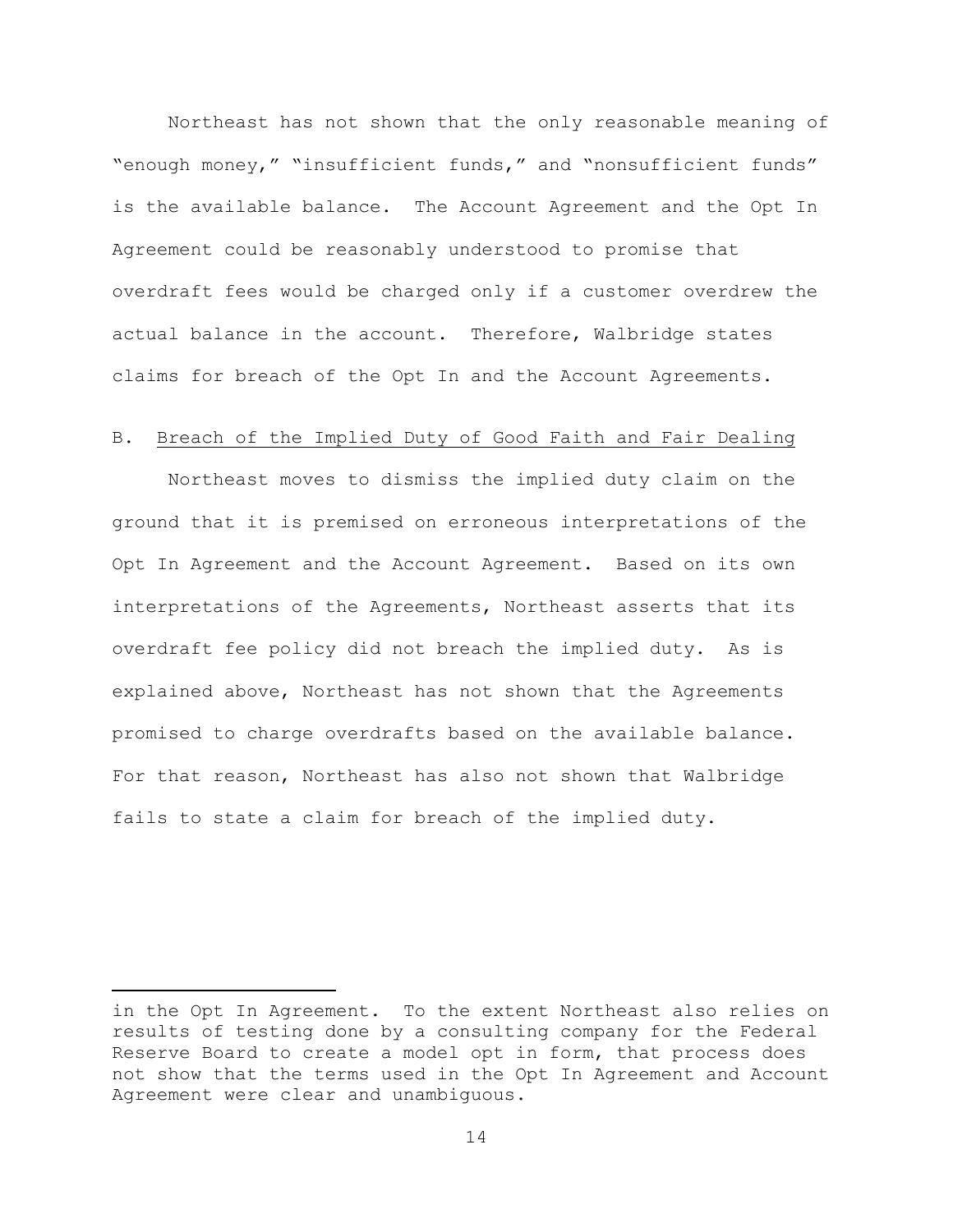#### C. Unjust Enrichment and Money Had and Received

Northeast moves to dismiss the equitable claims for unjust enrichment and money had and received on the ground that those claims cannot succeed when a contract controls the issue raised in the claims. In response, Walbridge contends that he can plead causes of action in the alternative. He also argues that his claim for money had and received is not affected by the Agreements because he was not contractually required to pay the overdraft fees.

"Unjust enrichment is an equitable remedy that is available when an individual receives a benefit which would be unconscionable for him to retain." [Axenics, Inc. v. Turner](https://www.westlaw.com/Document/I6524df588c4a11e28a21ccb9036b2470/View/FullText.html?transitionType=Default&contextData=(sc.Default)&VR=3.0&RS=da3.0&fragmentIdentifier=co_pp_sp_579_669)  [Constr. Co., 164 N.H. 659, 669 \(2013\)](https://www.westlaw.com/Document/I6524df588c4a11e28a21ccb9036b2470/View/FullText.html?transitionType=Default&contextData=(sc.Default)&VR=3.0&RS=da3.0&fragmentIdentifier=co_pp_sp_579_669) (internal quotation marks and emphasis omitted). That is, "a defendant is liable if equity and good conscience requires" liability because "one shall not be allowed to profit or enrich himself at the expense of another contrary to equity." [Am. Univ. v. Forbes, 88 N.H.](https://www.westlaw.com/Document/If36527a8338511d98b61a35269fc5f88/View/FullText.html?transitionType=Default&contextData=(sc.Default)&VR=3.0&RS=da3.0&fragmentIdentifier=co_pp_sp_161_862)  [17, 183 A. 860, 862 \(1936\);](https://www.westlaw.com/Document/If36527a8338511d98b61a35269fc5f88/View/FullText.html?transitionType=Default&contextData=(sc.Default)&VR=3.0&RS=da3.0&fragmentIdentifier=co_pp_sp_161_862) see also [Clapp v. Goffstown Sch.](https://www.westlaw.com/Document/I231f7b7281d011de9988d233d23fe599/View/FullText.html?transitionType=Default&contextData=(sc.Default)&VR=3.0&RS=da3.0&fragmentIdentifier=co_pp_sp_579_210)  [Dist., 159 N.H. 206, 210 \(2009\).](https://www.westlaw.com/Document/I231f7b7281d011de9988d233d23fe599/View/FullText.html?transitionType=Default&contextData=(sc.Default)&VR=3.0&RS=da3.0&fragmentIdentifier=co_pp_sp_579_210) "An action for money had and received is an equitable action, and may, in general, be maintained whenever the defendant has money belonging to the plaintiff which in equity and good conscience he ought to refund to him." [Winslow v. Anderson, 76 N.H. 478, 102 A. 310, 311](https://www.westlaw.com/Document/I39492c735c3111d9a99c85a9e6023ffa/View/FullText.html?transitionType=Default&contextData=(sc.Default)&VR=3.0&RS=da3.0&fragmentIdentifier=co_pp_sp_161_311)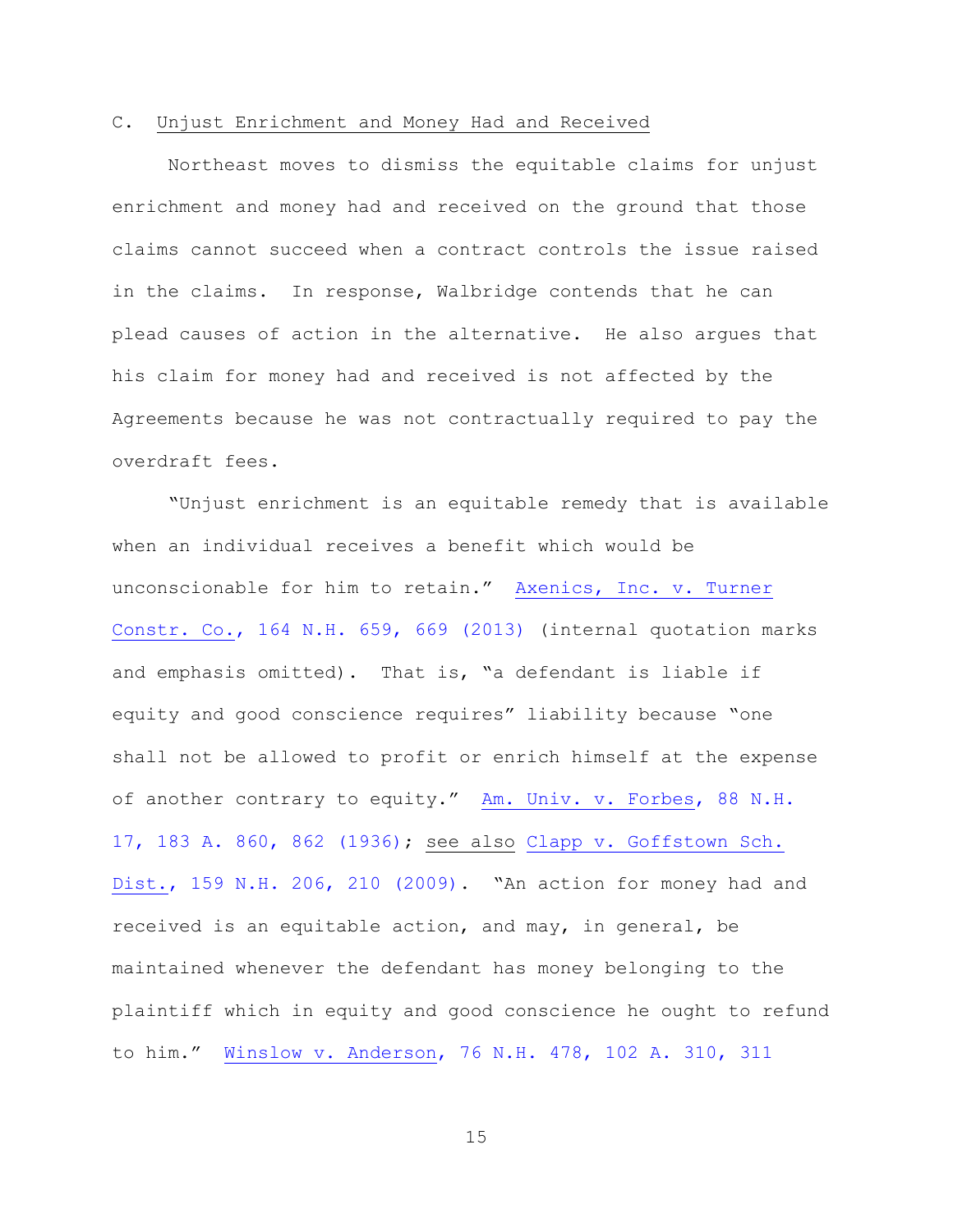[\(1917\)](https://www.westlaw.com/Document/I39492c735c3111d9a99c85a9e6023ffa/View/FullText.html?transitionType=Default&contextData=(sc.Default)&VR=3.0&RS=da3.0&fragmentIdentifier=co_pp_sp_161_311) (internal quotation marks omitted); see also [Lakeport](https://www.westlaw.com/Document/Ieba02dc0334a11d986b0aa9c82c164c0/View/FullText.html?transitionType=Default&contextData=(sc.Default)&VR=3.0&RS=da3.0&fragmentIdentifier=co_pp_sp_161_640)  Nat'l Bank v. McDonald[, 80 N.H. 337, 116 A. 638, 640 \(1922\);](https://www.westlaw.com/Document/Ieba02dc0334a11d986b0aa9c82c164c0/View/FullText.html?transitionType=Default&contextData=(sc.Default)&VR=3.0&RS=da3.0&fragmentIdentifier=co_pp_sp_161_640) [Rollins v. McDonald, 7 F.2d 422, 425 \(1st Cir. 1925\)](https://www.westlaw.com/Document/I4eb5b642546211d9a99c85a9e6023ffa/View/FullText.html?transitionType=Default&contextData=(sc.Default)&VR=3.0&RS=da3.0&fragmentIdentifier=co_pp_sp_350_425) (construing New Hampshire law). Generally, a claim for money had and received is construed to have the same elements as a claim for unjust enrichment, except that it is limited to enrichment by money. [Jelmoli Holding, Inc. v. Raymond James Fin. Servs.,](https://www.westlaw.com/Document/Ic31cfd28765b11dbb29ecfd71e79cb92/View/FullText.html?transitionType=Default&contextData=(sc.Default)&VR=3.0&RS=da3.0&fragmentIdentifier=co_pp_sp_506_17+n.2)  [Inc., 470 F.3d 14, 17 n.2 \(1st Cir. 2006\).](https://www.westlaw.com/Document/Ic31cfd28765b11dbb29ecfd71e79cb92/View/FullText.html?transitionType=Default&contextData=(sc.Default)&VR=3.0&RS=da3.0&fragmentIdentifier=co_pp_sp_506_17+n.2)

While a plaintiff cannot recover under both breach of contract and the equitable actions for unjust enrichment or money had and received, the existence of a contractual relationship does not necessarily require dismissal of an equitable claim at the pleading stage. See [Lass v. Bank of Am.,](https://www.westlaw.com/Document/I30eedc1303f411e2b11ea85d0b248d27/View/FullText.html?transitionType=Default&contextData=(sc.Default)&VR=3.0&RS=da3.0&fragmentIdentifier=co_pp_sp_506_140)  [N.A., 695 F.3d 129, 140 \(1st Cir. 2012\).](https://www.westlaw.com/Document/I30eedc1303f411e2b11ea85d0b248d27/View/FullText.html?transitionType=Default&contextData=(sc.Default)&VR=3.0&RS=da3.0&fragmentIdentifier=co_pp_sp_506_140) On the other hand, however, a claim for "unjust enrichment may not supplant the terms of an agreement." [Axenics, 164 N.H. at 669.](https://www.westlaw.com/Document/I6524df588c4a11e28a21ccb9036b2470/View/FullText.html?transitionType=Default&contextData=(sc.Default)&VR=3.0&RS=da3.0&fragmentIdentifier=co_pp_sp_579_669) A claim for unjust enrichment may be available to contracting parties but only when "the benefit received is outside the scope of the contract." Id. at 670.

Walbridge does not dispute the validity of the Agreements and brings claims for breach based on the same theory that he asserts in support of his equitable claims. As such, Walbridge does not allege that the fees charged by Northeast are outside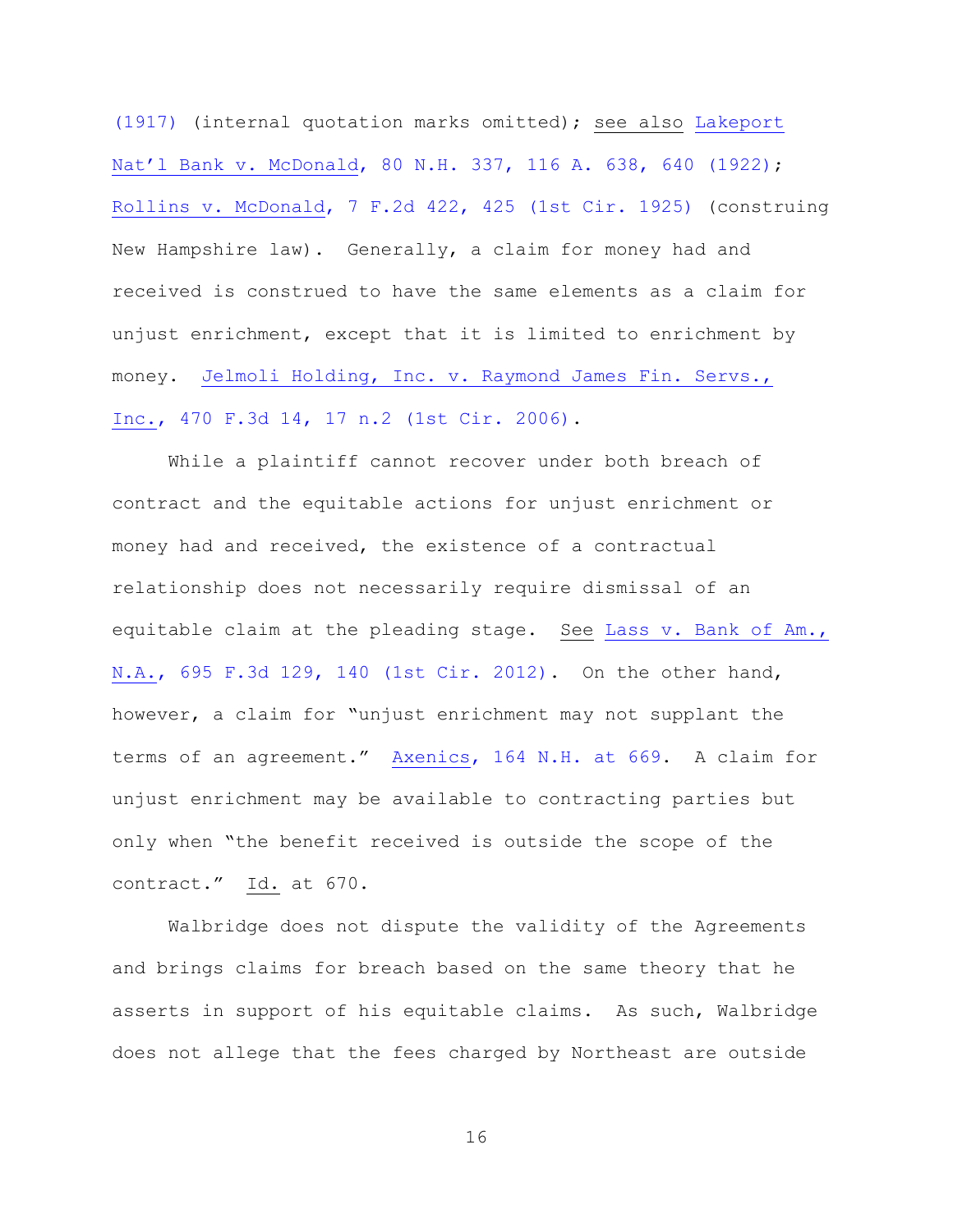the scope of the Agreements. Although incompatible claims might be allowed to proceed at the pleading stage in some cases, here Walbridge could not recover on his equitable claims, which arise out of the Agreements, and therefore, it is appropriate to dismiss the claims.

### D. EFTA, Regulation E

÷.

Walbridge alleges that Northeast violated Regulation E of EFTA, [12 C.F.R. § 1005.17,](https://www.westlaw.com/Document/N7FD4A3E0450211E3AF52E5FDAE78207E/View/FullText.html?transitionType=Default&contextData=(sc.Default)&VR=3.0&RS=da3.0) by not accurately describing Northeast's overdraft service in the Opt In Agreement. Northeast moves to dismiss the claim on the grounds that it did not violate Regulation E, citing [12 C.F.R. 205.17,](https://www.westlaw.com/Document/N8F2ABDC08ADE11DF9273B44CA479346B/View/FullText.html?transitionType=Default&contextData=(sc.Default)&VR=3.0&RS=da3.0) that Northeast is protected by the safe harbor provided by [12 C.F.R.](https://www.westlaw.com/Document/N38ABC0D0AFD111DF9DBEA900468B10B3/View/FullText.html?transitionType=Default&contextData=(sc.Default)&VR=3.0&RS=da3.0)  [§ 205.4,](https://www.westlaw.com/Document/N38ABC0D0AFD111DF9DBEA900468B10B3/View/FullText.html?transitionType=Default&contextData=(sc.Default)&VR=3.0&RS=da3.0) and that that the claim is untimely.<sup>8</sup>

Regulation E implements EFTA and requires financial institutions to provide notice and obtain the consent of their account holders before charging overdraft fees for certain transactions. § 1005.17(b). The notice must "be substantially

<sup>8</sup> Northeast does not explain why it cites to Part 205 rather than Part 1005 or point out any substantive difference between § 205.17 and § 1005.17, which are both referred to as Regulation E and appear to be substantially the same or identical. See [Tims](https://www.westlaw.com/Document/Ib9f26460c3a511e7bf23e096364180a5/View/FullText.html?transitionType=Default&contextData=(sc.Default)&VR=3.0&RS=da3.0&fragmentIdentifier=co_pp_sp_999_6) [2017 WL 5133230, at \\*6, n.55.](https://www.westlaw.com/Document/Ib9f26460c3a511e7bf23e096364180a5/View/FullText.html?transitionType=Default&contextData=(sc.Default)&VR=3.0&RS=da3.0&fragmentIdentifier=co_pp_sp_999_6) Both are titled "Requirements for overdraft services." Part 205 is in Chapter II of Title 12, Subchapter A.- Board of Governors of the Federal Reserve System, while Part 1005 is in Chapter X-Bureau of Consumer Financial Protection. Because Walbridge alleges that the claim is based on § 1005.17, the court will use Part 1005.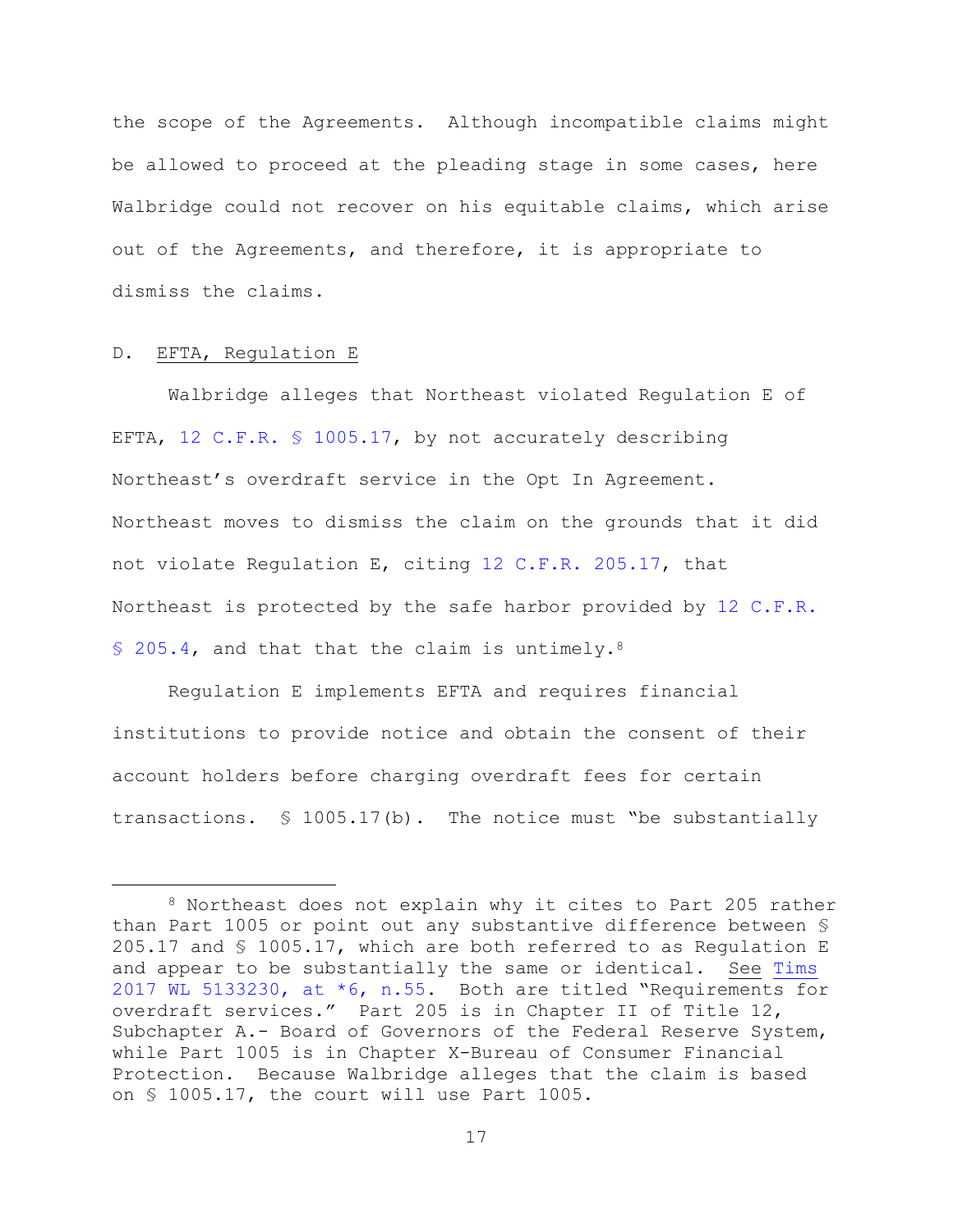similar to Model Form A-9 set forth in Appendix A of this part, include all applicable items in this paragraph, and may not contain any information not specified in or otherwise permitted by this paragraph." § 1005.17(d). Paragraph d requires "[a] brief description of the financial institution's overdraft service and the types of transactions for which a fee or charge for paying an overdraft may be imposed, including ATM and onetime debit card transactions." § 1005.17(d)(1).

# 1. Violation

Walbridge alleges that Northeast violated Regulation E by failing to include an accurate description of its overdraft service in the Opt In Agreement as required by  $\frac{1}{5}$  1005.17(d)(1), which resulted in a failure to provide notice before charging a fee for an overdraft. Northeast contends that it did not violate Regulation E because the phrase "not enough money" used in the Opt In Agreement to describe when an overdraft would occur is an accurate description of its overdraft service. Northeast also asserts that it did not violate Regulation E because it used the model form without any alteration.

To the extent Northeast moves to dismiss the Regulation E claim on the ground that it used Model Form A-9, that argument merely frames the question of whether Northeast used the overdraft method that is described in its Opt In Agreement. In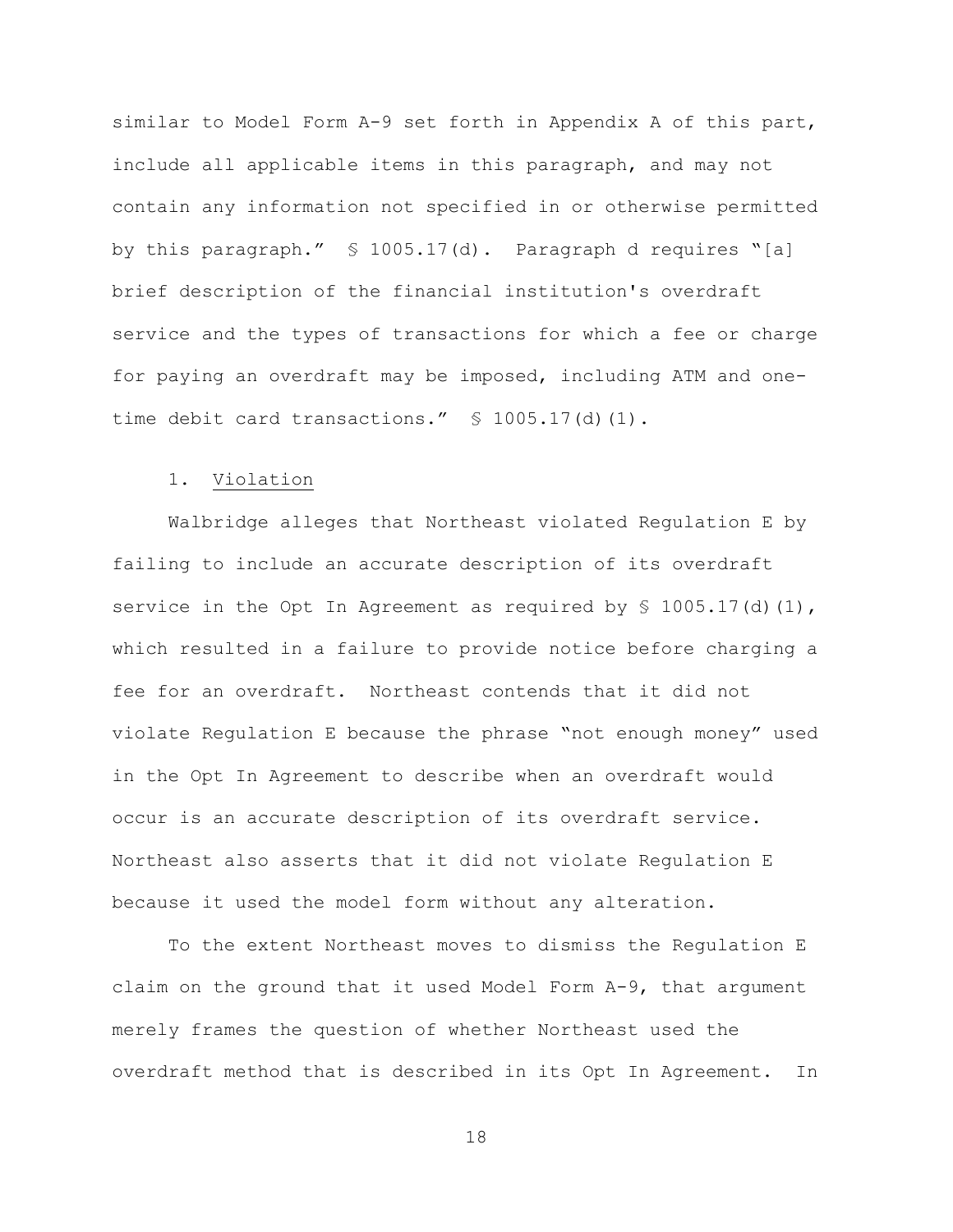other words, does "enough money" as used in Model Form A-9 and the Opt In Agreement mean the available balance, as Northeast argues, or the actual balance, as Walbridge argues. As is discussed above in the context of the breach of contract claim, the phrase could mean either and is therefore ambiguous. See [Smith, 2017 WL 3597522,](https://www.westlaw.com/Document/Ida031050876511e7b7978f65e9bf93b3/View/FullText.html?transitionType=Default&contextData=(sc.Default)&VR=3.0&RS=da3.0) at \*7. If "enough money" means the actual balance, as Walbridge claims, Northeast violated Regulation E by failing to accurately describe its overdraft service, which charged fees for an overdraft based on the available balance.

Northeast suggests that it could not describe its overdraft policy differently because that is not allowed under Regulation E. Other courts have concluded that financial institutions are required by Regulation E to accurately describe their overdraft services and that additional explanation is allowed, if necessary, because an Opt In Agreement need only be substantially similar to Form A-9. [Gunter, 2017 WL 4274196,](https://www.westlaw.com/Document/I3b9a5810a3ad11e7a4449fe394270729/View/FullText.html?transitionType=Default&contextData=(sc.Default)&VR=3.0&RS=da3.0) at \*3; [Pinkston-Poling v. Advia Credit Union, 2017 WL 5153218, at](https://www.westlaw.com/Document/Ie8cb0b80c45311e79c8f8bb0457c507d/View/FullText.html?transitionType=Default&contextData=(sc.Default)&VR=3.0&RS=da3.0&fragmentIdentifier=co_pp_sp_999_2)  [\\*2 \(W.D. Mich. Apr. 20, 2017\);](https://www.westlaw.com/Document/Ie8cb0b80c45311e79c8f8bb0457c507d/View/FullText.html?transitionType=Default&contextData=(sc.Default)&VR=3.0&RS=da3.0&fragmentIdentifier=co_pp_sp_999_2) [Smith, 2017 WL 3597522,](https://www.westlaw.com/Document/Ida031050876511e7b7978f65e9bf93b3/View/FullText.html?transitionType=Default&contextData=(sc.Default)&VR=3.0&RS=da3.0) at \*8; [Ramirez, 2017 WL 118859,](https://www.westlaw.com/Document/I901a1670d96211e6b27be1b44e7e7e5b/View/FullText.html?transitionType=Default&contextData=(sc.Default)&VR=3.0&RS=da3.0) at \*7-\*8. Walbridge has adequately alleged a violation of Regulation E.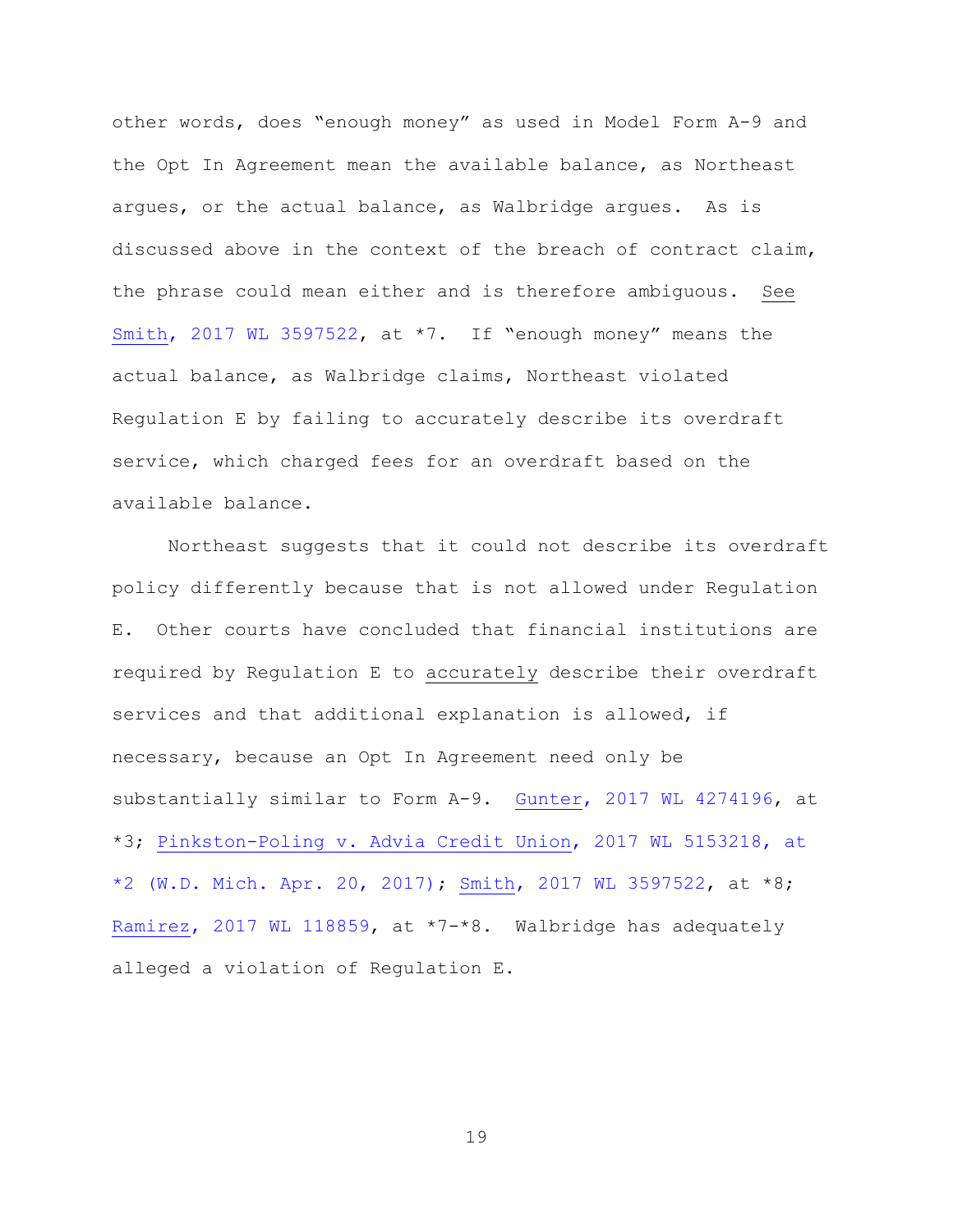#### 2. Defenses

Northeast contends that it is protected from liability for any violation of Regulation E by EFTA's safe harbor provision and by EFTA's statute of limitations. Walbridge contends that neither applies.

# a. Safe Harbor

Financial institutions are protected from liability under EFTA, [15 U.S.C. § 1693m](https://www.westlaw.com/Document/NB8D7EEE03BA411E189859AE7C3EF06D2/View/FullText.html?transitionType=Default&contextData=(sc.Default)&VR=3.0&RS=da3.0), for "any failure to make disclosure in proper form if a financial institution utilized an appropriate model clause issued by the Bureau or the Board."  $\leq 1693m(d)(2)$ . With only one cited exception, the safe harbor provision has been interpreted to protect institutions from liability for violations arising from the form of notice provided but not from inaccurate or misleading content of the notice. See [Gunter,](https://www.westlaw.com/Document/I3b9a5810a3ad11e7a4449fe394270729/View/FullText.html?transitionType=Default&contextData=(sc.Default)&VR=3.0&RS=da3.0)  [2017 WL 4274196,](https://www.westlaw.com/Document/I3b9a5810a3ad11e7a4449fe394270729/View/FullText.html?transitionType=Default&contextData=(sc.Default)&VR=3.0&RS=da3.0) at \*4; [Pinkston-Poling, 2017 WL 5153218,](https://www.westlaw.com/Document/Ie8cb0b80c45311e79c8f8bb0457c507d/View/FullText.html?transitionType=Default&contextData=(sc.Default)&VR=3.0&RS=da3.0) at \*2; [Smith, 2017 WL 3597522,](https://www.westlaw.com/Document/Ida031050876511e7b7978f65e9bf93b3/View/FullText.html?transitionType=Default&contextData=(sc.Default)&VR=3.0&RS=da3.0) at \*8; Walters v. Target Corp., 2017 WL [3721433, at \\*5 \(S.D. Calif. Feb. 14, 2017\);](https://www.westlaw.com/Document/I7b4010e08d9111e7ae06bb6d796f727f/View/FullText.html?transitionType=Default&contextData=(sc.Default)&VR=3.0&RS=da3.0&fragmentIdentifier=co_pp_sp_999_5) [Ramirez, 2017 WL](https://www.westlaw.com/Document/I901a1670d96211e6b27be1b44e7e7e5b/View/FullText.html?transitionType=Default&contextData=(sc.Default)&VR=3.0&RS=da3.0)  [118859,](https://www.westlaw.com/Document/I901a1670d96211e6b27be1b44e7e7e5b/View/FullText.html?transitionType=Default&contextData=(sc.Default)&VR=3.0&RS=da3.0) at \*7; [Berenson v. Nat'l Fin. Servs., LLC](https://www.westlaw.com/Document/Ifad193cb4af611da8cc9b4c14e983401/View/FullText.html?transitionType=Default&contextData=(sc.Default)&VR=3.0&RS=da3.0&fragmentIdentifier=co_pp_sp_4637_151), 403 F. Supp. [2d 133, 151 \(D. Mass. 2006\);](https://www.westlaw.com/Document/Ifad193cb4af611da8cc9b4c14e983401/View/FullText.html?transitionType=Default&contextData=(sc.Default)&VR=3.0&RS=da3.0&fragmentIdentifier=co_pp_sp_4637_151) but see [Tims, 2017 WL 5133230,](https://www.westlaw.com/Document/Ib9f26460c3a511e7bf23e096364180a5/View/FullText.html?transitionType=Default&contextData=(sc.Default)&VR=3.0&RS=da3.0) at \*7 (recognizing that other courts did not apply the safe harbor to claims challenging the accuracy of the Regulation E notice but distinguishing the claim there as challenging "precision" rather than "accuracy").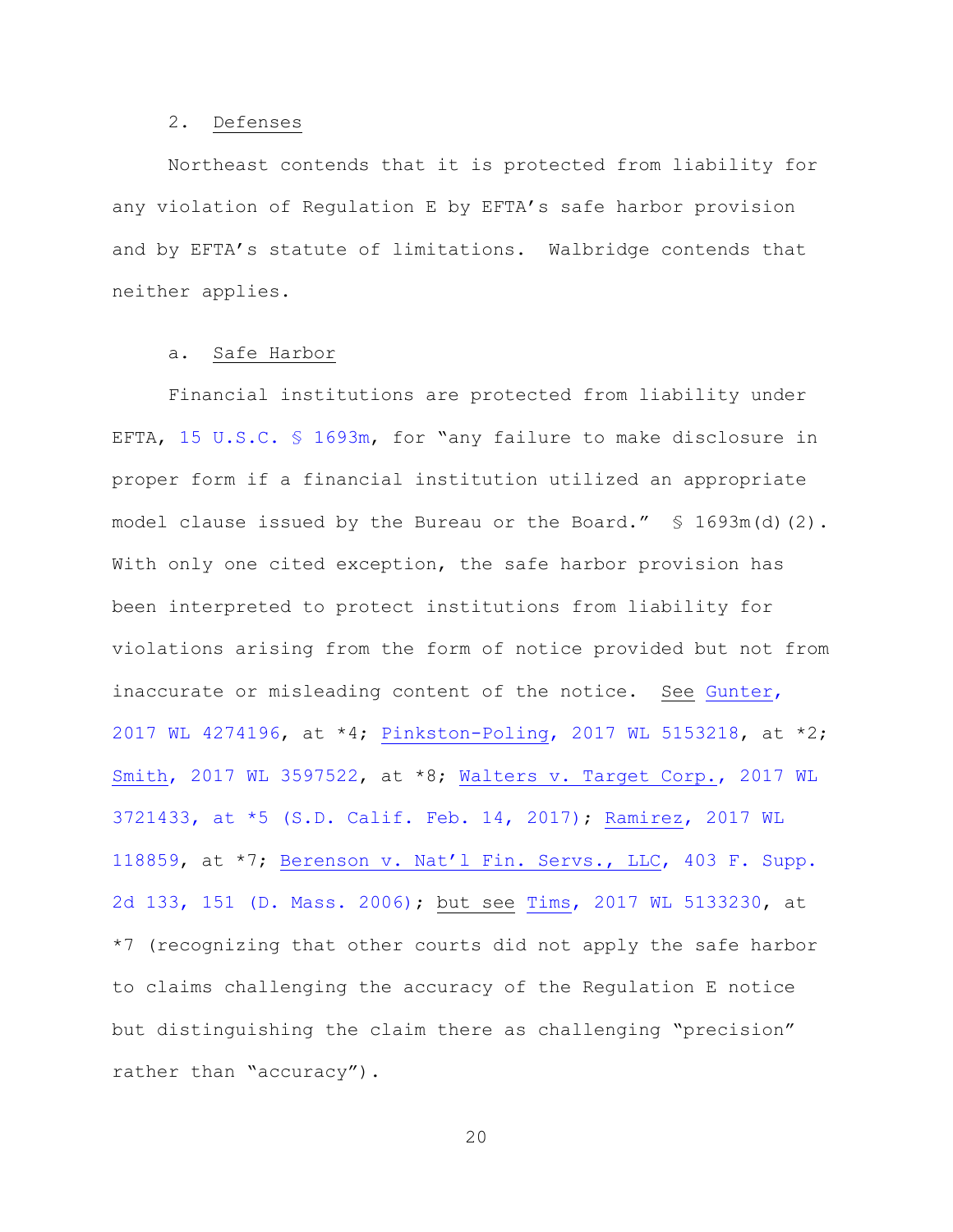As is explained in detail in the cited cases, the safe harbor provided by § 1693m(d)(2) does not apply to Walbridge's claim that Northeast violated EFTA by inaccurately describing its overdraft service. The reasoning in Tims is strained at best and, therefore, not persuasive. The safe harbor does not apply to Walbridge's claim in this case.

#### b. Statute of Limitations

EFTA claims must be brought "within one year from the date of the occurrence of the violation." § 1693m(g). Walbridge does not allege facts to show when he signed the Opt In Agreement, which he contends violates EFTA. He does allege, however, that he was charged overdraft fees, based on the Opt In Agreement, on three occasions in March of 2016. Because Walbridge filed his complaint on September 20, 2017, it appears that his claim is time barred. Walbridge argues, however, that the limitations period begins anew with each overdraft charge and that the discovery rule applies which raises a factual issue that cannot be resolved in the context of a motion to dismiss.

### i. Independently Actionable Violations

Walbridge contends that a new cause of action for a violation of Regulation E occurred each time Northeast charged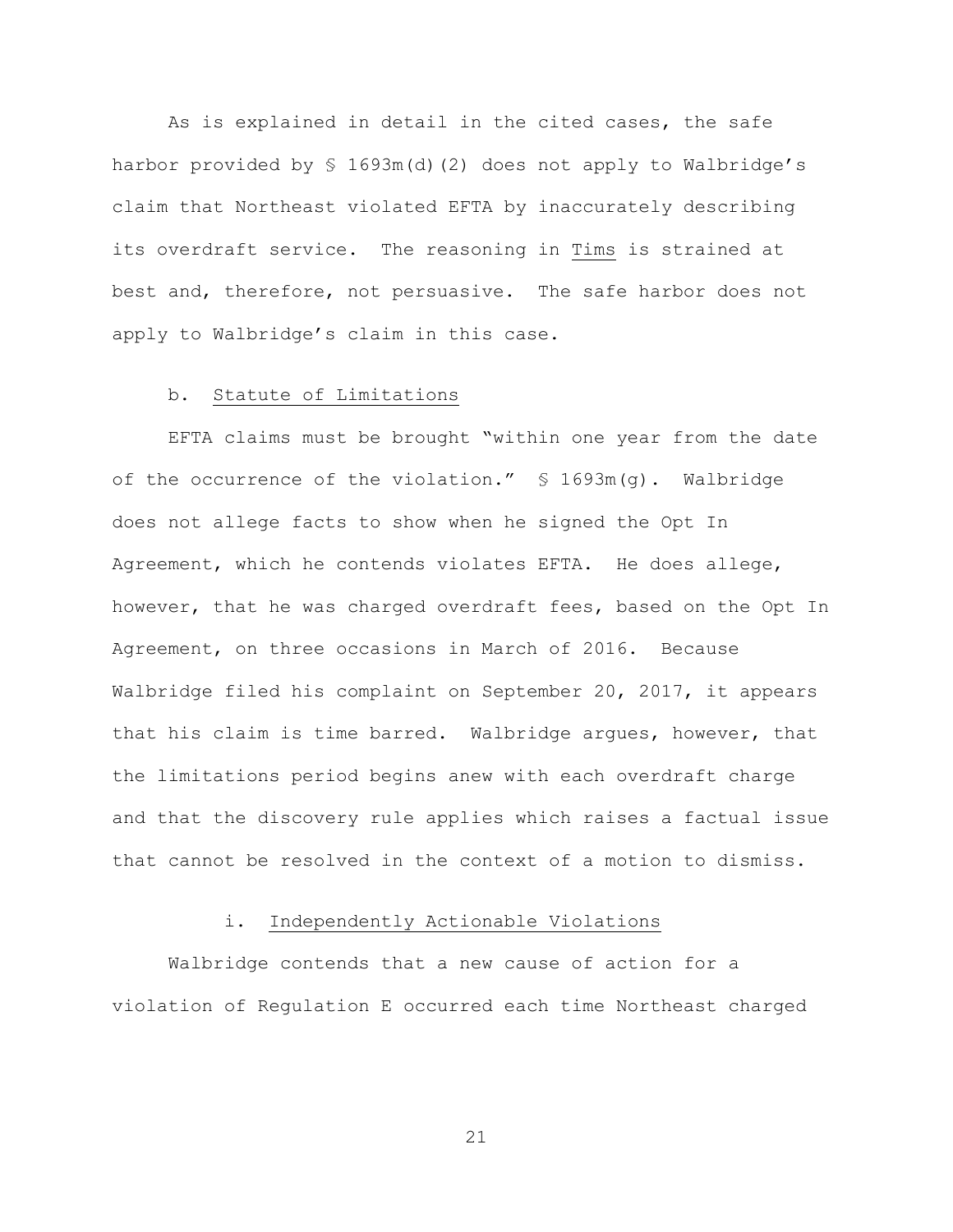him an overdraft fee.<sup>9</sup> Although not alleged in the complaint, Walbridge implies that he was charged overdraft fees within the limitations period, although none are actually alleged, and that his claim based on those charges is not time-barred. Northeast argues that any additional overdraft fees do not affect the application of the statute of limitations because the alleged violation occurred, if at all, when it provided Walbridge an allegedly inaccurate notice of the overdraft service through the Opt In Agreement and then charged him a fee based on the permission granted through the Agreement.

All but one of the courts that have considered the EFTA statute of limitations have concluded that the limitation period is triggered when a financial institution makes a first unauthorized transfer or a fee assessment is paid. See [Wheeler](https://www.westlaw.com/Document/I1f891b60fc2811e7a9cdefc89ba18cd7/View/FullText.html?transitionType=Default&contextData=(sc.Default)&VR=3.0&RS=da3.0&fragmentIdentifier=co_pp_sp_999_1) 

i<br>L

<sup>&</sup>lt;sup>9</sup> To the extent Walbridge also relies on a theory of continuing violation, that theory does not apply here. The continuing violation doctrine applies in narrow circumstances, usually in discrimination cases, to allow recovery for actions taken outside the limitations period when repeated conduct is necessary to cause an injury. Quality Cleaning Prods. R.C., [Inc. v. SCA Tissue N. Am., LLC, 794 F.3d 200, 205 \(1st Cir.](https://www.westlaw.com/Document/I93ebe7dd2fc211e5b86bd602cb8781fa/View/FullText.html?transitionType=Default&contextData=(sc.Default)&VR=3.0&RS=da3.0&fragmentIdentifier=co_pp_sp_506_205)  [2015\).](https://www.westlaw.com/Document/I93ebe7dd2fc211e5b86bd602cb8781fa/View/FullText.html?transitionType=Default&contextData=(sc.Default)&VR=3.0&RS=da3.0&fragmentIdentifier=co_pp_sp_506_205) In this case, the alleged violation is Northeast's failure to provide accurate notice of the overdraft service in the Opt In Agreement. An injury occurs when an overdraft fee is assessed based on allegedly misleading notice. Walbridge has not shown that it was necessary for Northeast to charge a series of overdraft fees to cause an injury. Therefore, the continuing violation theory does not apply in this case. See [Whittington](https://www.westlaw.com/Document/I1c225100fce911e7b565bb5dd3180177/View/FullText.html?transitionType=Default&contextData=(sc.Default)&VR=3.0&RS=da3.0&fragmentIdentifier=co_pp_sp_999_13)  [v. Mobiloil Fed. Credit Union, 2017 WL 6988193, at \\*13 \(Sept.](https://www.westlaw.com/Document/I1c225100fce911e7b565bb5dd3180177/View/FullText.html?transitionType=Default&contextData=(sc.Default)&VR=3.0&RS=da3.0&fragmentIdentifier=co_pp_sp_999_13)  [14, 2017\).](https://www.westlaw.com/Document/I1c225100fce911e7b565bb5dd3180177/View/FullText.html?transitionType=Default&contextData=(sc.Default)&VR=3.0&RS=da3.0&fragmentIdentifier=co_pp_sp_999_13)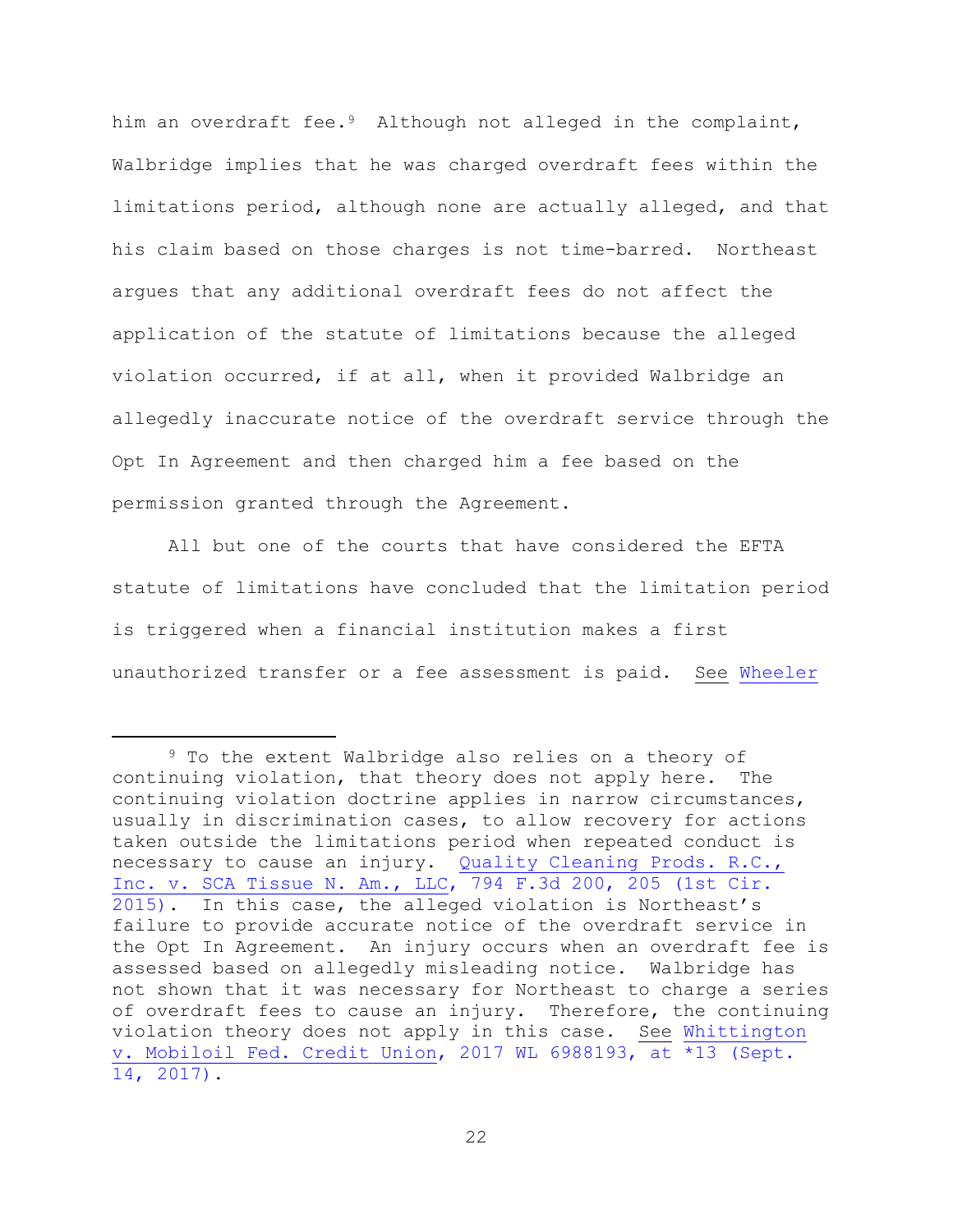[v. Native Commerce Studios, LLC, 2018 WL 447716, at \\*1-\\*2 \(W.D.](https://www.westlaw.com/Document/I1f891b60fc2811e7a9cdefc89ba18cd7/View/FullText.html?transitionType=Default&contextData=(sc.Default)&VR=3.0&RS=da3.0&fragmentIdentifier=co_pp_sp_999_1)  [Mich. Jan. 17, 2018\)](https://www.westlaw.com/Document/I1f891b60fc2811e7a9cdefc89ba18cd7/View/FullText.html?transitionType=Default&contextData=(sc.Default)&VR=3.0&RS=da3.0&fragmentIdentifier=co_pp_sp_999_1) (citing and discussing cases); [Whittington,](https://www.westlaw.com/Document/I1c225100fce911e7b565bb5dd3180177/View/FullText.html?transitionType=Default&contextData=(sc.Default)&VR=3.0&RS=da3.0) 2017 WL6988193, at  $*2-*4$  (citing and discussing cases); Harvey [v. Google, 2015 WL 9268125, at \\*3-\\*4 \(N.D. Calif. Dec. 21, 2015\)](https://www.westlaw.com/Document/I6260f5c0a85b11e5be74e186f6bc2536/View/FullText.html?transitionType=Default&contextData=(sc.Default)&VR=3.0&RS=da3.0&fragmentIdentifier=co_pp_sp_999_3) (citing and discussing cases). As a result, recurrent or subsequent transfers and fees do not constitute separate occurrences that are independently actionable. [Wheeler, 2018 WL](https://www.westlaw.com/Document/I1f891b60fc2811e7a9cdefc89ba18cd7/View/FullText.html?transitionType=Default&contextData=(sc.Default)&VR=3.0&RS=da3.0)  [447716,](https://www.westlaw.com/Document/I1f891b60fc2811e7a9cdefc89ba18cd7/View/FullText.html?transitionType=Default&contextData=(sc.Default)&VR=3.0&RS=da3.0) at \*1 (citing cases); [Abrantes v. Fitness 19 LLC, 2017](https://www.westlaw.com/Document/I11c044209a0011e7ae06bb6d796f727f/View/FullText.html?transitionType=Default&contextData=(sc.Default)&VR=3.0&RS=da3.0&fragmentIdentifier=co_pp_sp_999_5)  [WL 4075576, at \\*5 \(E.D. Calif. Sept. 14, 2017\)](https://www.westlaw.com/Document/I11c044209a0011e7ae06bb6d796f727f/View/FullText.html?transitionType=Default&contextData=(sc.Default)&VR=3.0&RS=da3.0&fragmentIdentifier=co_pp_sp_999_5) (citing cases); [Whittington, 2017 WL 6988193,](https://www.westlaw.com/Document/I1c225100fce911e7b565bb5dd3180177/View/FullText.html?transitionType=Default&contextData=(sc.Default)&VR=3.0&RS=da3.0) at \*13 (citing cases).

Walbridge relies on [Diviacchi v. Affinion Gr.,](https://www.westlaw.com/Document/Ia1fc138d10cd11e5b4bafa136b480ad2/View/FullText.html?transitionType=Default&contextData=(sc.Default)&VR=3.0&RS=da3.0&fragmentIdentifier=co_pp_sp_999_5) [Inc., 2015](https://www.westlaw.com/Document/Ia1fc138d10cd11e5b4bafa136b480ad2/View/FullText.html?transitionType=Default&contextData=(sc.Default)&VR=3.0&RS=da3.0&fragmentIdentifier=co_pp_sp_999_5)  [WL 3631605, at \\*5-\\*10 \(D. Mass. Mar. 11, 2015\),](https://www.westlaw.com/Document/Ia1fc138d10cd11e5b4bafa136b480ad2/View/FullText.html?transitionType=Default&contextData=(sc.Default)&VR=3.0&RS=da3.0&fragmentIdentifier=co_pp_sp_999_5) (report and recommendation adopted, [2015 WL 3633522 \(D. Mass. June 4,](https://www.westlaw.com/Document/Ia1fbc65f10cd11e5b4bafa136b480ad2/View/FullText.html?transitionType=Default&contextData=(sc.Default)&VR=3.0&RS=da3.0)  [2015\)\)](https://www.westlaw.com/Document/Ia1fbc65f10cd11e5b4bafa136b480ad2/View/FullText.html?transitionType=Default&contextData=(sc.Default)&VR=3.0&RS=da3.0). In Diviacchi, the court recognized that the claimed violation occurred through an allegedly invalid authorization but then concluded that each recurring transfer was an independently actionable harm. Id. at 10. That conclusion does not comport with the language of § 1693m(g) or the circumstances of the alleged violation, as is more thoroughly explained in the cases cited above. For that reason, Diviaccchi is not persuasive. See [Harvey, 2015 WL 9268125, at \\*4, n.1](https://www.westlaw.com/Document/I6260f5c0a85b11e5be74e186f6bc2536/View/FullText.html?transitionType=Default&contextData=(sc.Default)&VR=3.0&RS=da3.0&fragmentIdentifier=co_pp_sp_999_4)

Therefore, the first assessment of an overdraft fee in Walbridge's account, which occurred in March of 2016, triggered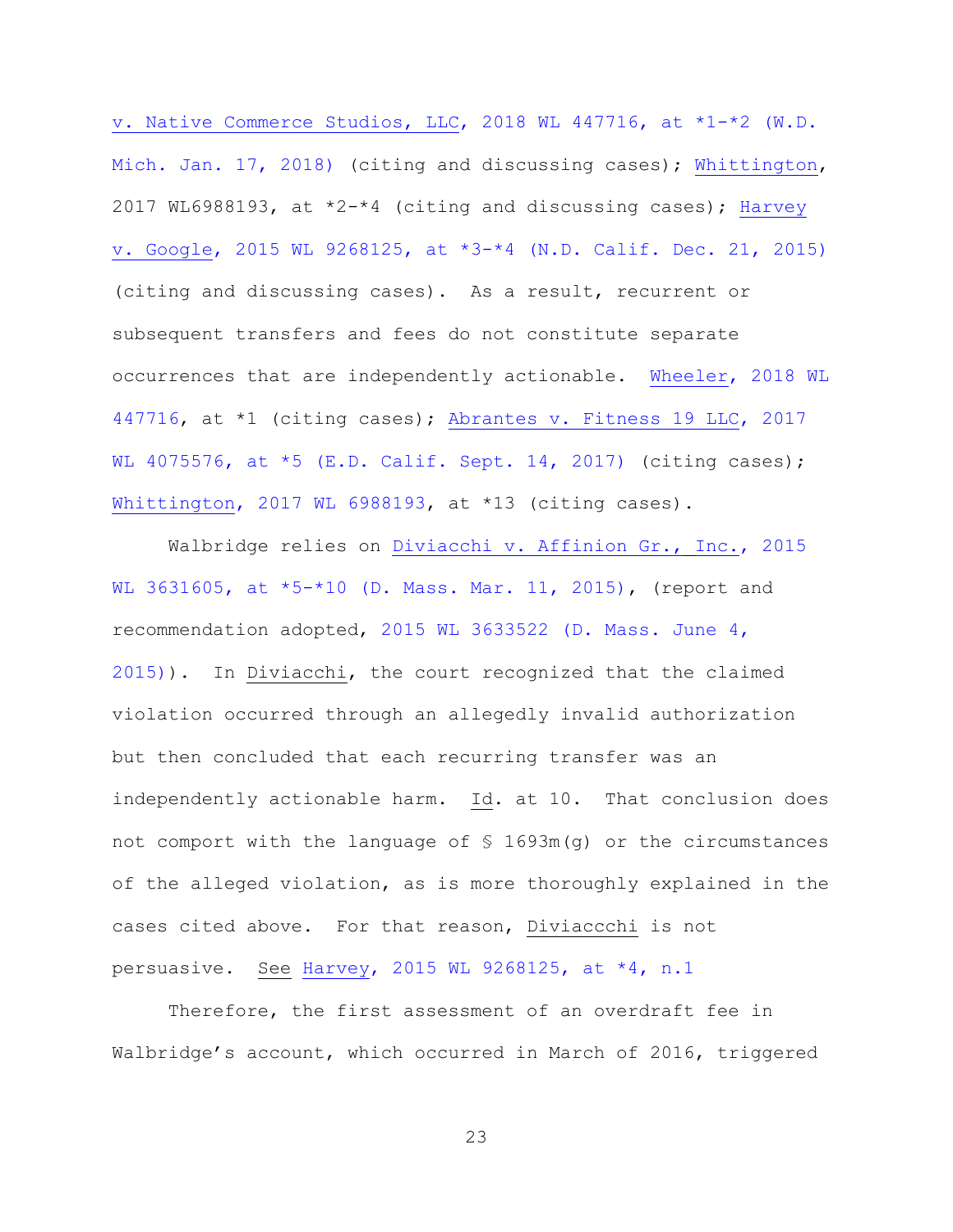the one-year limitations period. The complaint was not filed until September of 2017, more than a year later. As a result, the claim was filed outside the limitations period.

### ii. Discovery Rule

L,

Walbridge contends that his EFTA claim cannot be dismissed as untimely without an opportunity for him to develop facts to show that he did not discover the violation until less than a year before he filed suit.<sup>10</sup> In support, Walbridge argues only that Northeast did not disclose that it was using the available balance method to assess overdraft fees in the Agreements. He provides no basis to show that facts exist to apply the discovery rule.

For purposes of federal claims generally, the "discovery rule allows a claim to accrue when the litigant first knows or with due diligence should know facts that will form the basis

<sup>10</sup> Although Walbridge also mentions equitable tolling in passing, he provides no developed argument to support that theory. "[E]quitable tolling is a rare remedy to be applied in unusual circumstances, not a cure-all for an entirely common state of affairs." [Neves v. Holder, 613 F.3d 30, 36 \(1st Cir.](https://www.westlaw.com/Document/I1475c45994e811dfbd1deb0d18fe7234/View/FullText.html?transitionType=Default&contextData=(sc.Default)&VR=3.0&RS=da3.0&fragmentIdentifier=co_pp_sp_506_36)  [2010\)](https://www.westlaw.com/Document/I1475c45994e811dfbd1deb0d18fe7234/View/FullText.html?transitionType=Default&contextData=(sc.Default)&VR=3.0&RS=da3.0&fragmentIdentifier=co_pp_sp_506_36) (internal quotation marks omitted). To invoke the protection of equitable tolling, the plaintiff bears the burden of showing both that he diligently pursued his rights and "some extraordinary circumstance stood in his way." Id. Walbridge provides neither showing, and his perfunctory reference to equitable tolling is insufficient to invoke its protection. See [Dimott v. United States, ---](https://www.westlaw.com/Document/I8367e8d0086e11e890b3a4cf54beb9bd/View/FullText.html?transitionType=Default&contextData=(sc.Default)&VR=3.0&RS=da3.0&fragmentIdentifier=co_pp_sp_999_10) F.3d ---, 2018 WL 671115, at \*10 [\(1st Cir. Feb. 2, 2018\);](https://www.westlaw.com/Document/I8367e8d0086e11e890b3a4cf54beb9bd/View/FullText.html?transitionType=Default&contextData=(sc.Default)&VR=3.0&RS=da3.0&fragmentIdentifier=co_pp_sp_999_10) [Higgins v. New Balance Ath. Shoe, Inc.,](https://www.westlaw.com/Document/I6885e5d894b411d993e6d35cc61aab4a/View/FullText.html?transitionType=Default&contextData=(sc.Default)&VR=3.0&RS=da3.0&fragmentIdentifier=co_pp_sp_506_260)  [194 F.3d 252, 260 \(1st Cir. 1999\).](https://www.westlaw.com/Document/I6885e5d894b411d993e6d35cc61aab4a/View/FullText.html?transitionType=Default&contextData=(sc.Default)&VR=3.0&RS=da3.0&fragmentIdentifier=co_pp_sp_506_260)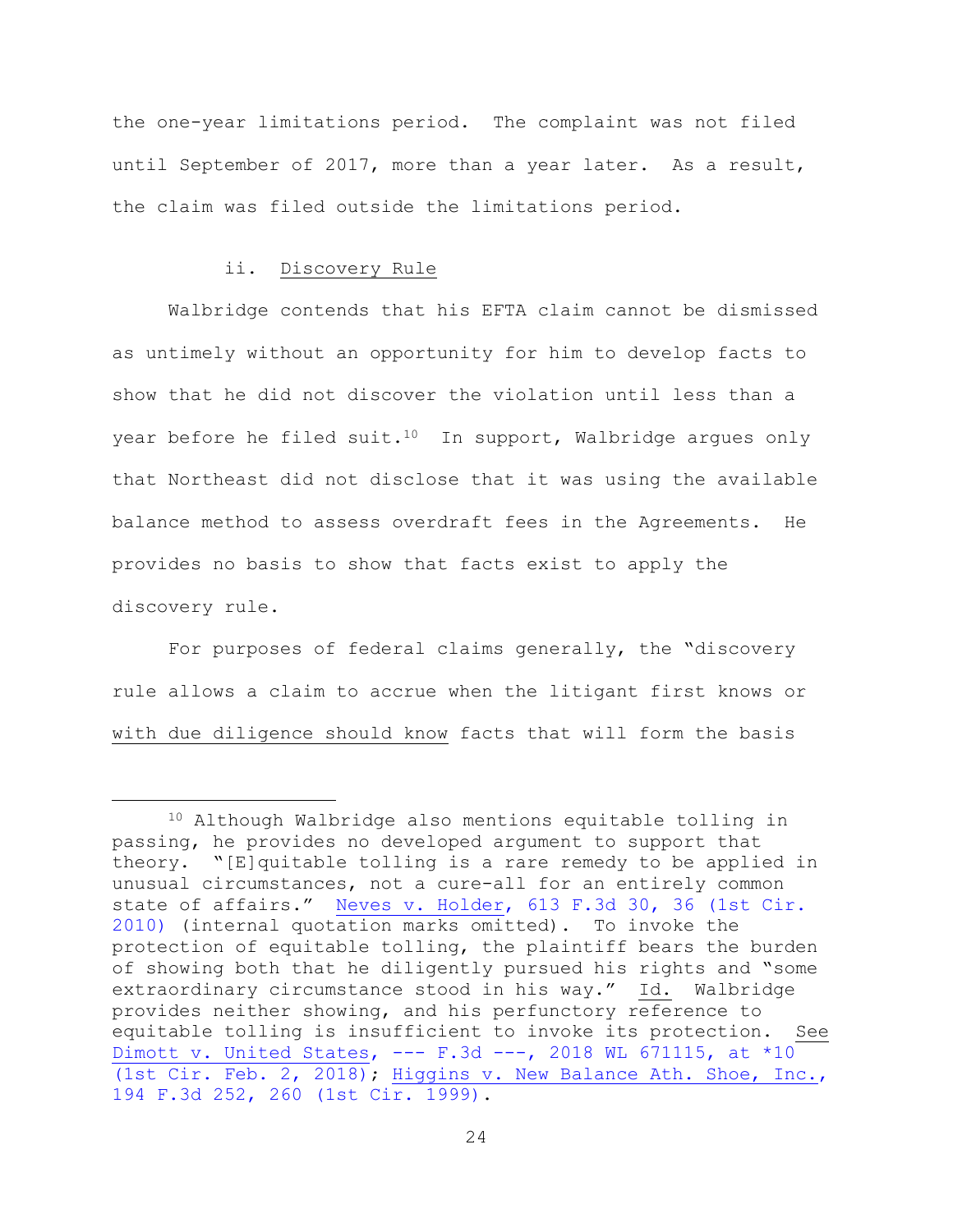for an action." [Randall v. Laconia, N.H., 679 F.3d 1, 7 \(1st](https://www.westlaw.com/Document/Ib98ebbb4992e11e191598982704508d1/View/FullText.html?transitionType=Default&contextData=(sc.Default)&VR=3.0&RS=da3.0&fragmentIdentifier=co_pp_sp_506_7)  [Cir. 2012\)](https://www.westlaw.com/Document/Ib98ebbb4992e11e191598982704508d1/View/FullText.html?transitionType=Default&contextData=(sc.Default)&VR=3.0&RS=da3.0&fragmentIdentifier=co_pp_sp_506_7) (internal quotation marks omitted). The discovery rule is based on an objective standard, requiring that "the factual basis for the cause of action must have been inherently unknowable that is, not capable of detection through the exercise of reasonable diligence at the time of injury." [Sanchez v. United States, 740 F.3d 47, 52 \(1st Cir. 2014\)](https://www.westlaw.com/Document/I0b18e0f27d1211e381b8b0e9e015e69e/View/FullText.html?transitionType=Default&contextData=(sc.Default)&VR=3.0&RS=da3.0&fragmentIdentifier=co_pp_sp_506_52) (internal quotation marks omitted). In the context of EFTA claims, courts have found that the discovery rule does not apply because a plaintiff could reasonably discover an injury by reviewing his bank statement or online account which would show that a fee or fees had been improperly assessed. [Whittington,](https://www.westlaw.com/Document/I1c225100fce911e7b565bb5dd3180177/View/FullText.html?transitionType=Default&contextData=(sc.Default)&VR=3.0&RS=da3.0)  [2017 WL 6988193,](https://www.westlaw.com/Document/I1c225100fce911e7b565bb5dd3180177/View/FullText.html?transitionType=Default&contextData=(sc.Default)&VR=3.0&RS=da3.0) at \*13 (citing cases)"BO.

"The district court may grant a motion to dismiss based on a defendant's affirmative defense of a statute of limitations when the pleader's allegations leave no doubt that an asserted claim is time-barred." [DeGrandis v. Children's Hosp. Boston](https://www.westlaw.com/Document/I67cece878e9711e5a807ad48145ed9f1/View/FullText.html?transitionType=Default&contextData=(sc.Default)&VR=3.0&RS=da3.0&fragmentIdentifier=co_pp_sp_506_16), [806 F.3d 13, 16 \(1st Cir. 2015\)](https://www.westlaw.com/Document/I67cece878e9711e5a807ad48145ed9f1/View/FullText.html?transitionType=Default&contextData=(sc.Default)&VR=3.0&RS=da3.0&fragmentIdentifier=co_pp_sp_506_16) (internal quotation marks omitted). Based on Walbridge's allegations in his complaint, Northeast assessed overdraft fees of \$32.00 on March 15, 29, and 30, 2016, when he had money in his account to cover the transactions. Walbridge does not explain why he could not have discovered that those fees were improperly charged until after